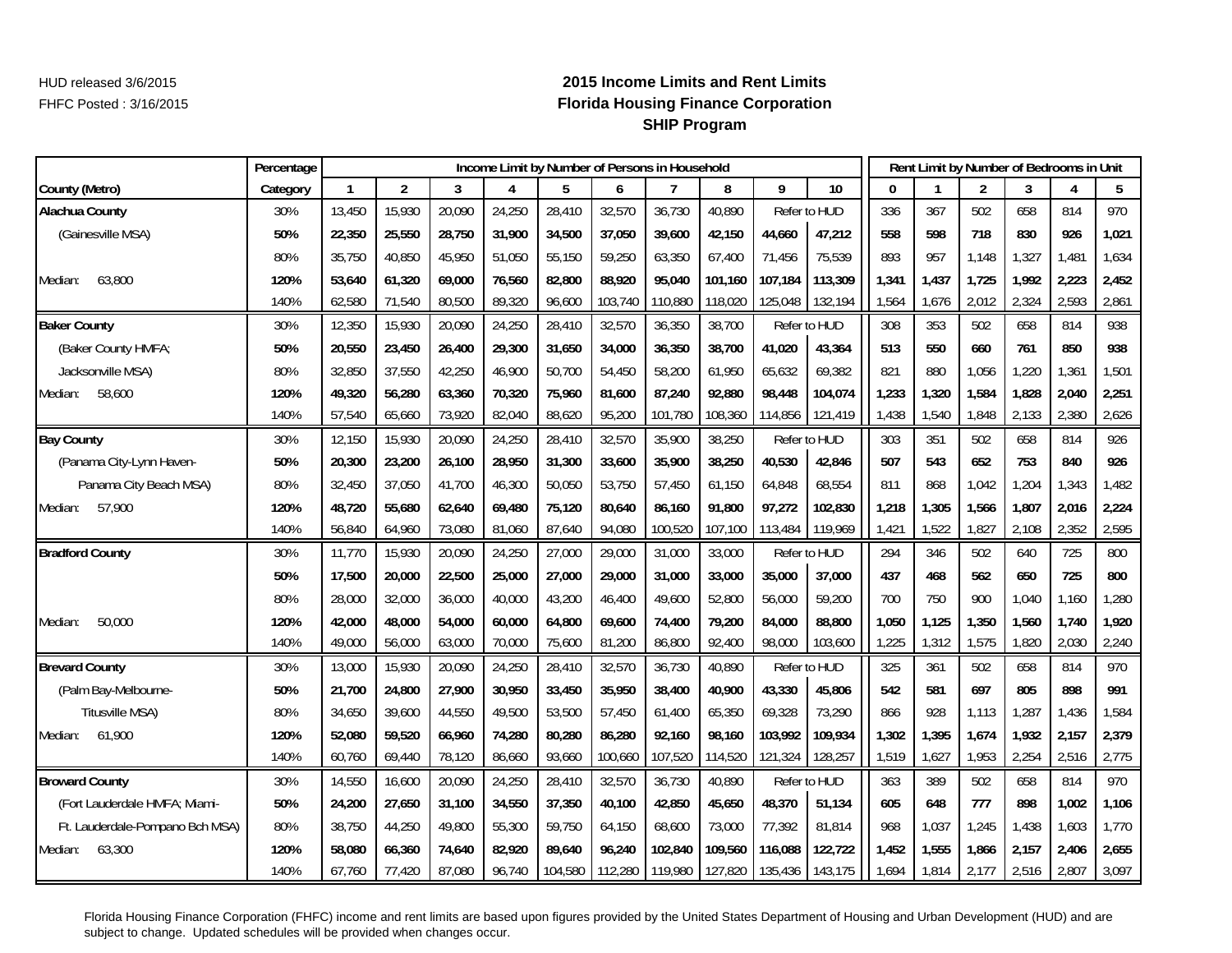# **2015 Income Limits and Rent Limits Florida Housing Finance Corporation SHIP Program**

|                           | Percentage |        |                |        |        | Income Limit by Number of Persons in Household |         |         |         |         |              |       |       |                |       | Rent Limit by Number of Bedrooms in Unit |       |
|---------------------------|------------|--------|----------------|--------|--------|------------------------------------------------|---------|---------|---------|---------|--------------|-------|-------|----------------|-------|------------------------------------------|-------|
| County (Metro)            | Category   | 1      | $\overline{2}$ | 3      | 4      | 5                                              | 6       |         | 8       | 9       | 10           | 0     |       | $\overline{2}$ | 3     | $\overline{4}$                           | 5     |
| <b>Calhoun County</b>     | 30%        | 11,770 | 15,930         | 20,090 | 23,850 | 25,800                                         | 27,700  | 29,600  | 31,500  |         | Refer to HUD | 294   | 346   | 502            | 620   | 692                                      | 763   |
|                           | 50%        | 16,700 | 19,100         | 21,500 | 23,850 | 25,800                                         | 27,700  | 29,600  | 31,500  | 33,390  | 35,298       | 417   | 447   | 537            | 620   | 692                                      | 763   |
|                           | 80%        | 26,750 | 30,550         | 34,350 | 38,150 | 41,250                                         | 44,300  | 47,350  | 50,400  | 53,424  | 56,477       | 668   | 716   | 858            | 992   | 1,107                                    | 1,221 |
| 42,500<br>Median:         | 120%       | 40,080 | 45,840         | 51,600 | 57,240 | 61,920                                         | 66,480  | 71,040  | 75,600  | 80,136  | 84,715       | 1,002 | 1,074 | 1,290          | 1.489 | 1,662                                    | 1,833 |
|                           | 140%       | 46,760 | 53,480         | 60,200 | 66,780 | 72,240                                         | 77,560  | 82,880  | 88,200  | 93,492  | 98,834       | 1,169 | 1,253 | 1,505          | 1,737 | 1,939                                    | 2,138 |
| <b>Charlotte County</b>   | 30%        | 12,250 | 15,930         | 20,090 | 24,250 | 28,410                                         | 32,570  | 36,250  | 38,550  |         | Refer to HUD | 306   | 352   | 502            | 658   | 814                                      | 935   |
| (Punta Gorda MSA)         | 50%        | 20,450 | 23,400         | 26,300 | 29,200 | 31,550                                         | 33,900  | 36,250  | 38,550  | 40,880  | 43,216       | 511   | 548   | 657            | 759   | 847                                      | 935   |
|                           | 80%        | 32,700 | 37,400         | 42,050 | 46,700 | 50,450                                         | 54,200  | 57,950  | 61,650  | 65,408  | 69,146       | 817   | 876   | 1,051          | 1,214 | 1,355                                    | 1,495 |
| 58,400<br>Median:         | 120%       | 49,080 | 56,160         | 63,120 | 70,080 | 75,720                                         | 81,360  | 87,000  | 92,520  | 98,112  | 103,718      | 1,227 | 1,315 | 1,578          | 1,822 | 2,034                                    | 2,244 |
|                           | 140%       | 57,260 | 65,520         | 73,640 | 81,760 | 88,340                                         | 94,920  | 101,500 | 107,940 | 114,464 | 121,005      | 1,431 | 1,534 | 1,841          | 2,126 | 2,373                                    | 2,618 |
| <b>Citrus County</b>      | 30%        | 11,770 | 15,930         | 20,090 | 24,200 | 26,150                                         | 28,100  | 30,050  | 31,950  |         | Refer to HUD | 294   | 346   | 502            | 629   | 702                                      | 775   |
|                           | 50%        | 16,950 | 19,400         | 21,800 | 24,200 | 26,150                                         | 28,100  | 30,050  | 31,950  | 33,880  | 35,816       | 423   | 454   | 545            | 629   | 702                                      | 775   |
|                           | 80%        | 27,100 | 31,000         | 34,850 | 38,700 | 41,800                                         | 44,900  | 48,000  | 51,100  | 54,208  | 57,306       | 677   | 726   | 871            | 1,006 | 1,122                                    | 1,238 |
| 48,400<br>Median:         | 120%       | 40,680 | 46,560         | 52,320 | 58,080 | 62,760                                         | 67,440  | 72,120  | 76,680  | 81,312  | 85,958       | 1,017 | 1,090 | 1,308          | 1,510 | 1,686                                    | 1,860 |
|                           | 140%       | 47,460 | 54,320         | 61,040 | 67,760 | 73,220                                         | 78,680  | 84,140  | 89,460  | 94,864  | 100,285      | 1,186 | 1,272 | 1,526          | 1,762 | 1,967                                    | 2,170 |
| <b>Clay County</b>        | 30%        | 13,300 | 15,930         | 20,090 | 24,250 | 28,410                                         | 32,570  | 36,730  | 40,890  |         | Refer to HUD | 332   | 365   | 502            | 658   | 814                                      | 970   |
| (Jacksonville HMFA;       | 50%        | 22,200 | 25,350         | 28,500 | 31,650 | 34,200                                         | 36,750  | 39,250  | 41,800  | 44,310  | 46,842       | 555   | 594   | 712            | 823   | 918                                      | 1,013 |
| Jacksonville MSA)         | 80%        | 35,500 | 40,550         | 45,600 | 50,650 | 54,750                                         | 58,800  | 62,850  | 66,900  | 70,896  | 74,947       | 887   | 950   | 1,140          | 1,317 | 1,470                                    | 1,621 |
| 63,300<br>Median:         | 120%       | 53,280 | 60,840         | 68,400 | 75,960 | 82,080                                         | 88,200  | 94,200  | 100,320 | 106,344 | 112,421      | 1,332 | 1,426 | 1,710          | 1,975 | 2,205                                    | 2,431 |
|                           | 140%       | 62,160 | 70,980         | 79,800 | 88,620 | 95,760                                         | 102,900 | 109,900 | 117,040 | 124,068 | 131,158      | 1,554 | 1,664 | 1,995          | 2,304 | 2,572                                    | 2,836 |
| <b>Collier County</b>     | 30%        | 14,000 | 16,000         | 20,090 | 24,250 | 28,410                                         | 32,570  | 36,730  | 40,890  |         | Refer to HUD | 350   | 375   | 502            | 658   | 814                                      | 970   |
| (Naples-Marco Island MSA) | 50%        | 23,300 | 26,600         | 29,950 | 33,250 | 35,950                                         | 38,600  | 41,250  | 43,900  | 46,550  | 49,210       | 582   | 623   | 748            | 865   | 965                                      | 1,064 |
|                           | 80%        | 37,250 | 42,600         | 47,900 | 53,200 | 57,500                                         | 61,750  | 66,000  | 70,250  | 74,480  | 78,736       | 931   | 998   | 1,197          | 1,383 | 1,543                                    | 1,703 |
| 66,500<br>Median:         | 120%       | 55,920 | 63,840         | 71,880 | 79,800 | 86,280                                         | 92,640  | 99,000  | 105,360 | 111,720 | 118,104      | 1,398 | 1,497 | 1,797          | 2,076 | 2,316                                    | 2,554 |
|                           | 140%       | 65,240 | 74,480         | 83,860 | 93,100 | 100,660                                        | 108,080 | 115,500 | 122,920 | 130,340 | 137,788      | 1,631 | 1,746 | 2,096          | 2,422 | 2,702                                    | 2,980 |
| Columbia County           | 30%        | 11,770 | 15,930         | 20,090 | 23,850 | 25,800                                         | 27,700  | 29,600  | 31,500  |         | Refer to HUD | 294   | 346   | 502            | 620   | 692                                      | 763   |
|                           | 50%        | 16,700 | 19,100         | 21,500 | 23,850 | 25,800                                         | 27,700  | 29,600  | 31,500  | 33,390  | 35,298       | 417   | 447   | 537            | 620   | 692                                      | 763   |
|                           | 80%        | 26,750 | 30,550         | 34,350 | 38,150 | 41,250                                         | 44,300  | 47,350  | 50,400  | 53,424  | 56,477       | 668   | 716   | 858            | 992   | 1,107                                    | 1,221 |
| 43,500<br>Median:         | 120%       | 40,080 | 45,840         | 51,600 | 57,240 | 61,920                                         | 66,480  | 71,040  | 75,600  | 80,136  | 84,715       | 1,002 | 1,074 | 1,290          | 1,489 | 1,662                                    | 1,833 |
|                           | 140%       | 46,760 | 53,480         | 60,200 | 66,780 | 72,240                                         | 77,560  | 82,880  | 88,200  | 93,492  | 98,834       | 1,169 | 1,253 | 1,505          | 1,737 | 1,939                                    | 2,138 |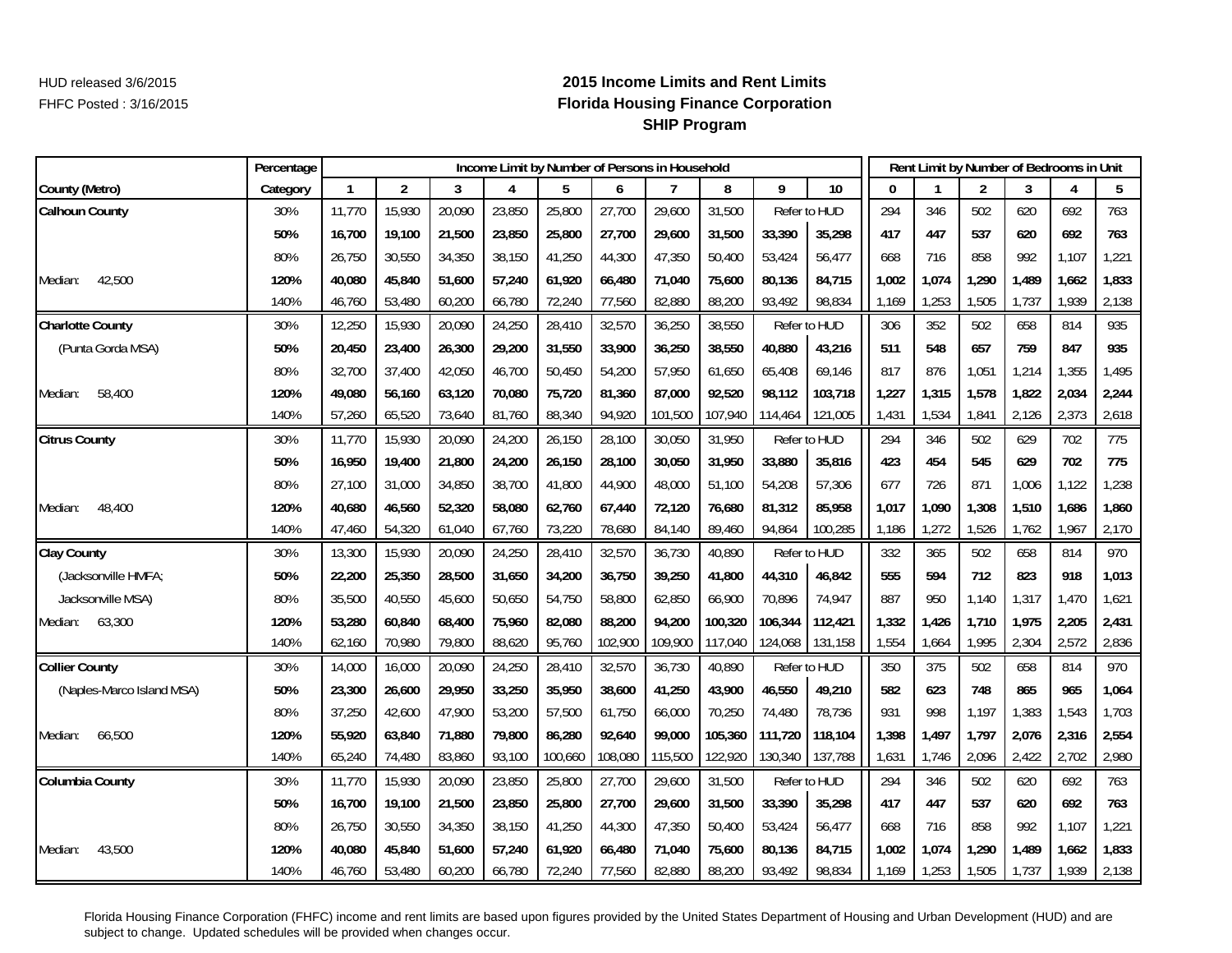# **2015 Income Limits and Rent Limits Florida Housing Finance Corporation SHIP Program**

|                        | Percentage |        |                |        |        |        | Rent Limit by Number of Bedrooms in Unit |         |         |         |              |       |       |                |       |                |       |
|------------------------|------------|--------|----------------|--------|--------|--------|------------------------------------------|---------|---------|---------|--------------|-------|-------|----------------|-------|----------------|-------|
| County (Metro)         | Category   | 1      | $\overline{2}$ | 3      | 4      | 5      | 6                                        |         | 8       | 9       | 10           | 0     |       | $\overline{2}$ | 3     | $\overline{4}$ | 5     |
| <b>DeSoto County</b>   | 30%        | 11,770 | 15,930         | 20,090 | 23,850 | 25,800 | 27,700                                   | 29,600  | 31,500  |         | Refer to HUD | 294   | 346   | 502            | 620   | 692            | 763   |
|                        | 50%        | 16,700 | 19,100         | 21,500 | 23,850 | 25,800 | 27,700                                   | 29,600  | 31,500  | 33,390  | 35,298       | 417   | 447   | 537            | 620   | 692            | 763   |
|                        | 80%        | 26,750 | 30,550         | 34,350 | 38,150 | 41,250 | 44,300                                   | 47,350  | 50,400  | 53,424  | 56,477       | 668   | 716   | 858            | 992   | 1,107          | 1,221 |
| 41,200<br>Median:      | 120%       | 40,080 | 45,840         | 51,600 | 57,240 | 61,920 | 66,480                                   | 71,040  | 75,600  | 80,136  | 84,715       | 1,002 | 1,074 | 1,290          | 1.489 | 1,662          | 1,833 |
|                        | 140%       | 46,760 | 53,480         | 60,200 | 66,780 | 72,240 | 77,560                                   | 82,880  | 88,200  | 93,492  | 98,834       | 1,169 | 1,253 | 1,505          | 1,737 | 1,939          | 2,138 |
| <b>Dixie County</b>    | 30%        | 11,770 | 15,930         | 20,090 | 23,850 | 25,800 | 27,700                                   | 29,600  | 31,500  |         | Refer to HUD | 294   | 346   | 502            | 620   | 692            | 763   |
|                        | 50%        | 16,700 | 19,100         | 21,500 | 23,850 | 25,800 | 27,700                                   | 29,600  | 31,500  | 33,390  | 35,298       | 417   | 447   | 537            | 620   | 692            | 763   |
|                        | 80%        | 26,750 | 30,550         | 34,350 | 38,150 | 41,250 | 44,300                                   | 47,350  | 50,400  | 53,424  | 56,477       | 668   | 716   | 858            | 992   | 1,107          | 1,221 |
| 46,600<br>Median:      | 120%       | 40,080 | 45,840         | 51,600 | 57,240 | 61,920 | 66,480                                   | 71,040  | 75,600  | 80,136  | 84,715       | 1,002 | 1,074 | 1,290          | 1,489 | 1,662          | 1,833 |
|                        | 140%       | 46,760 | 53,480         | 60,200 | 66,780 | 72,240 | 77,560                                   | 82,880  | 88,200  | 93,492  | 98,834       | 1,169 | 1,253 | 1,505          | 1,737 | 1,939          | 2,138 |
| <b>Duval County</b>    | 30%        | 13,300 | 15,930         | 20,090 | 24,250 | 28,410 | 32,570                                   | 36,730  | 40,890  |         | Refer to HUD | 332   | 365   | 502            | 658   | 814            | 970   |
| (Jacksonville HMFA;    | 50%        | 22,200 | 25,350         | 28,500 | 31,650 | 34,200 | 36,750                                   | 39,250  | 41,800  | 44,310  | 46,842       | 555   | 594   | 712            | 823   | 918            | 1,013 |
| Jacksonville MSA)      | 80%        | 35,500 | 40,550         | 45,600 | 50,650 | 54,750 | 58,800                                   | 62,850  | 66,900  | 70,896  | 74,947       | 887   | 950   | 1,140          | 1,317 | 1,470          | 1,621 |
| 63,300<br>Median:      | 120%       | 53,280 | 60,840         | 68,400 | 75,960 | 82,080 | 88,200                                   | 94,200  | 100,320 | 106,344 | 112,421      | 1,332 | 1,426 | 1,710          | 1,975 | 2,205          | 2,431 |
|                        | 140%       | 62,160 | 70,980         | 79,800 | 88,620 | 95,760 | 102,900                                  | 109,900 | 117,040 | 124,068 | 131,158      | 1,554 | 1,664 | 1,995          | 2,304 | 2,572          | 2,836 |
| <b>Escambia County</b> | 30%        | 13,000 | 15,930         | 20,090 | 24,250 | 28,410 | 32,570                                   | 36,730  | 40,800  |         | Refer to HUD | 325   | 361   | 502            | 658   | 814            | 969   |
| (Pensacola-Ferry Pass- | 50%        | 21,650 | 24,750         | 27,850 | 30,900 | 33,400 | 35,850                                   | 38,350  | 40,800  | 43,260  | 45,732       | 541   | 580   | 696            | 803   | 896            | 989   |
| <b>Brent MSA)</b>      | 80%        | 34,650 | 39,600         | 44,550 | 49,450 | 53,450 | 57,400                                   | 61,350  | 65,300  | 69,216  | 73,171       | 866   | 928   | 1,113          | 1,286 | 1,435          | 1,583 |
| 63,300<br>Median:      | 120%       | 51,960 | 59,400         | 66,840 | 74,160 | 80,160 | 86,040                                   | 92,040  | 97,920  | 103,824 | 109,757      | 1,299 | 1,392 | 1,671          | 1,929 | 2,151          | 2,374 |
|                        | 140%       | 60,620 | 69,300         | 77,980 | 86,520 | 93,520 | 100,380                                  | 107,380 | 114,240 | 121,128 | 128,050      | 1,515 | 1,624 | 1,949          | 2,250 | 2,509          | 2,770 |
| <b>Flagler County</b>  | 30%        | 11,770 | 15,930         | 20,090 | 24,250 | 28,410 | 32,100                                   | 34,300  | 36,500  |         | Refer to HUD | 294   | 346   | 502            | 658   | 802            | 885   |
| (Palm Coast MSA)       | 50%        | 19,400 | 22,150         | 24,900 | 27,650 | 29,900 | 32,100                                   | 34,300  | 36,500  | 38,710  | 40,922       | 485   | 519   | 622            | 719   | 802            | 885   |
|                        | 80%        | 31,000 | 35,400         | 39,850 | 44,250 | 47,800 | 51,350                                   | 54,900  | 58,450  | 61,936  | 65,475       | 775   | 830   | 996            | 1,150 | 1,283          | 1,416 |
| 49,200<br>Median:      | 120%       | 46,560 | 53,160         | 59,760 | 66,360 | 71,760 | 77,040                                   | 82,320  | 87,600  | 92,904  | 98,213       | 1,164 | 1,246 | 1,494          | 1,726 | 1,926          | 2,124 |
|                        | 140%       | 54,320 | 62,020         | 69,720 | 77,420 | 83,720 | 89,880                                   | 96,040  | 102,200 | 108,388 | 114,582      | 1,358 | 1,454 | 1,743          | 2,014 | 2,247          | 2,478 |
| <b>Franklin County</b> | 30%        | 11,770 | 15,930         | 20,090 | 24,250 | 27,300 | 29,300                                   | 31,350  | 33,350  |         | Refer to HUD | 294   | 346   | 502            | 644   | 732            | 808   |
|                        | 50%        | 17,700 | 20,200         | 22,750 | 25,250 | 27,300 | 29,300                                   | 31,350  | 33,350  | 35,350  | 37,370       | 442   | 473   | 568            | 656   | 732            | 808   |
|                        | 80%        | 28,300 | 32,350         | 36,400 | 40,400 | 43,650 | 46,900                                   | 50,100  | 53,350  | 56,560  | 59,792       | 707   | 758   | 910            | 1,050 | 1,172          | 1,293 |
| 50,500<br>Median:      | 120%       | 42,480 | 48,480         | 54,600 | 60,600 | 65,520 | 70,320                                   | 75,240  | 80,040  | 84,840  | 89,688       | 1,062 | 1,137 | 1,365          | 1,576 | 1,758          | 1,941 |
|                        | 140%       | 49,560 | 56,560         | 63,700 | 70,700 | 76,440 | 82,040                                   | 87,780  | 93,380  | 98,980  | 104,636      | 1,239 | 1,326 | 1,592          | 1,839 | 2,051          | 2,264 |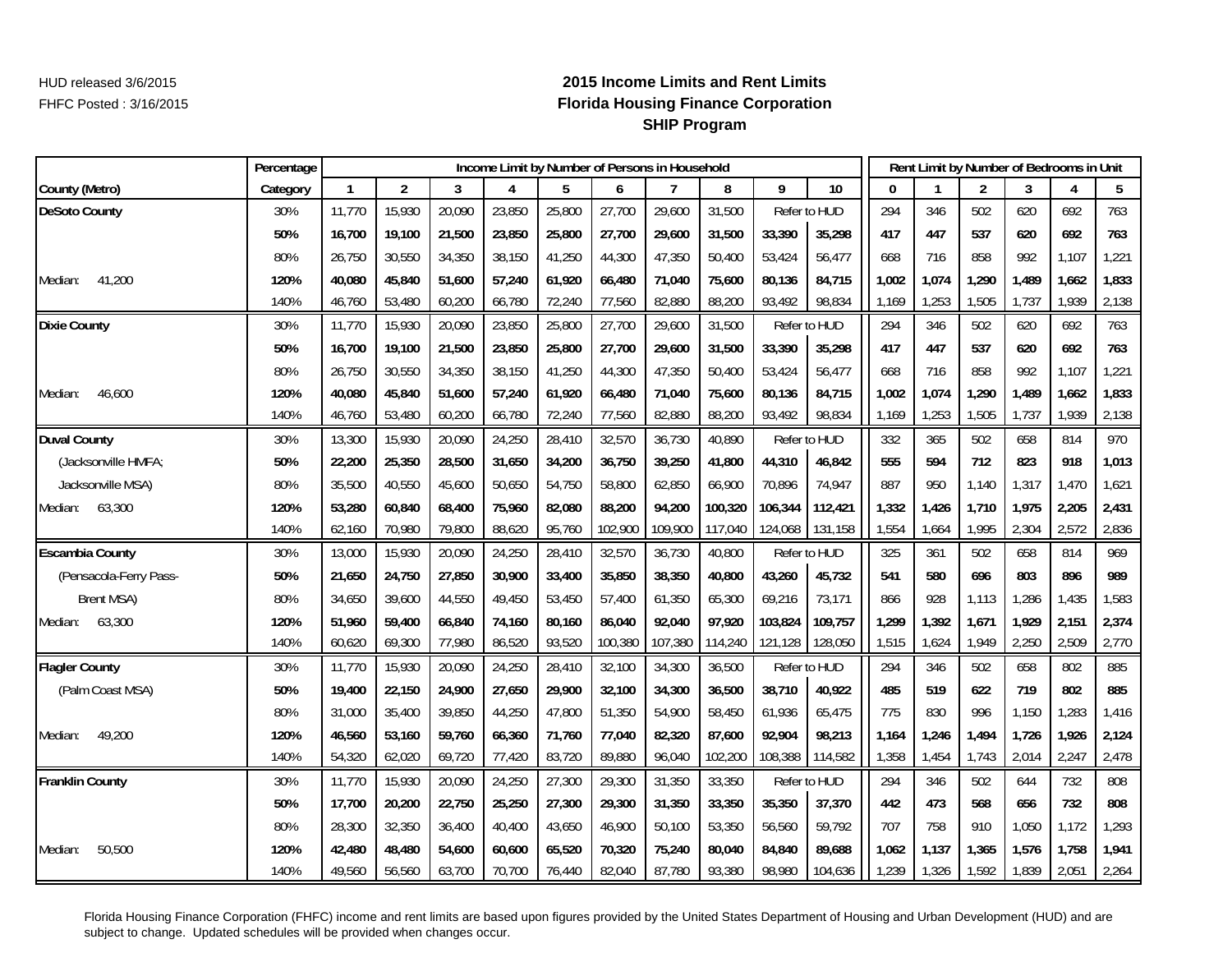# **2015 Income Limits and Rent Limits Florida Housing Finance Corporation SHIP Program**

|                         | Percentage |              |                |        | Income Limit by Number of Persons in Household |        |         |         |         |         |              |              |       | Rent Limit by Number of Bedrooms in Unit |       |       |       |
|-------------------------|------------|--------------|----------------|--------|------------------------------------------------|--------|---------|---------|---------|---------|--------------|--------------|-------|------------------------------------------|-------|-------|-------|
| County (Metro)          | Category   | $\mathbf{1}$ | $\overline{2}$ | 3      | 4                                              |        | 6       | 7       | 8       | 9       | 10           | $\mathbf{0}$ |       | $\overline{2}$                           | 3     | 4     | 5     |
| <b>Gadsden County</b>   | 30%        | 13,700       | 15,930         | 20,090 | 24,250                                         | 28,410 | 32,570  | 36,730  | 40,890  |         | Refer to HUD | 342          | 370   | 502                                      | 658   | 814   | 970   |
| (Tallahassee MSA)       | 50%        | 22,800       | 26,050         | 29,300 | 32,550                                         | 35,200 | 37,800  | 40,400  | 43,000  | 45,570  | 48,174       | 570          | 610   | 732                                      | 846   | 945   | 1,042 |
|                         | 80%        | 36,500       | 41,700         | 46,900 | 52,100                                         | 56,300 | 60,450  | 64,650  | 68,800  | 72,912  | 77,078       | 912          | 977   | 1,172                                    | 1,355 | 1,511 | 1,668 |
| 65,100<br>Median:       | 120%       | 54,720       | 62,520         | 70,320 | 78,120                                         | 84,480 | 90,720  | 96,960  | 103,200 | 109,368 | 115,618      | 1,368        | 1.465 | 1,758                                    | 2,032 | 2,268 | 2,502 |
|                         | 140%       | 63,840       | 72,940         | 82,040 | 91,140                                         | 98,560 | 105,840 | 113,120 | 120,400 | 127,596 | 134,887      | 1,596        | 1,709 | 2,051                                    | 2,371 | 2,646 | 2,919 |
| <b>Gilchrist County</b> | 30%        | 13,450       | 15,930         | 20,090 | 24,250                                         | 28,410 | 32,570  | 36,730  | 40,890  |         | Refer to HUD | 336          | 367   | 502                                      | 658   | 814   | 970   |
| (Gainesville MSA)       | 50%        | 22,350       | 25,550         | 28,750 | 31,900                                         | 34,500 | 37,050  | 39,600  | 42,150  | 44,660  | 47,212       | 558          | 598   | 718                                      | 830   | 926   | 1,021 |
|                         | 80%        | 35,750       | 40,850         | 45,950 | 51,050                                         | 55,150 | 59,250  | 63,350  | 67,400  | 71,456  | 75,539       | 893          | 957   | 1,148                                    | 1,327 | 1,481 | 1,634 |
| 63,800<br>Median:       | 120%       | 53,640       | 61,320         | 69,000 | 76,560                                         | 82,800 | 88,920  | 95,040  | 101,160 | 107.184 | 113,309      | 1,341        | 1,437 | 1,725                                    | 1,992 | 2,223 | 2,452 |
|                         | 140%       | 62,580       | 71,540         | 80,500 | 89,320                                         | 96,600 | 103,740 | 110,880 | 118,020 | 125,048 | 132,194      | 1,564        | 1,676 | 2,012                                    | 2,324 | 2,593 | 2,861 |
| <b>Glades County</b>    | 30%        | 11,770       | 15,930         | 20,090 | 23,850                                         | 25,800 | 27,700  | 29,600  | 31,500  |         | Refer to HUD | 294          | 346   | 502                                      | 620   | 692   | 763   |
|                         | 50%        | 16,700       | 19,100         | 21,500 | 23,850                                         | 25,800 | 27,700  | 29,600  | 31,500  | 33,390  | 35,298       | 417          | 447   | 537                                      | 620   | 692   | 763   |
|                         | 80%        | 26,750       | 30,550         | 34,350 | 38,150                                         | 41,250 | 44,300  | 47,350  | 50,400  | 53,424  | 56,477       | 668          | 716   | 858                                      | 992   | 1,107 | 1,221 |
| 44,100<br>Median:       | 120%       | 40,080       | 45,840         | 51,600 | 57,240                                         | 61,920 | 66,480  | 71,040  | 75,600  | 80,136  | 84,715       | 1.002        | 1,074 | 1,290                                    | 1,489 | 1,662 | 1,833 |
|                         | 140%       | 46,760       | 53,480         | 60,200 | 66,780                                         | 72,240 | 77,560  | 82,880  | 88,200  | 93,492  | 98,834       | 1,169        | 1,253 | 1,505                                    | 1,737 | 1,939 | 2,138 |
| <b>Gulf County</b>      | 30%        | 11,770       | 15,930         | 20,090 | 24,050                                         | 26,000 | 27,900  | 29,850  | 31,750  |         | Refer to HUD | 294          | 346   | 502                                      | 625   | 697   | 770   |
|                         | 50%        | 16,850       | 19,250         | 21,650 | 24,050                                         | 26,000 | 27,900  | 29,850  | 31,750  | 33,670  | 35,594       | 421          | 451   | 541                                      | 625   | 697   | 770   |
|                         | 80%        | 26,950       | 30,800         | 34,650 | 38,500                                         | 41,600 | 44,700  | 47,750  | 50,850  | 53,872  | 56,950       | 673          | 721   | 866                                      | 1,001 | 1,117 | 1,232 |
| Median:<br>46,000       | 120%       | 40,440       | 46,200         | 51,960 | 57,720                                         | 62,400 | 66,960  | 71,640  | 76,200  | 80,808  | 85,426       | 1,011        | 1,083 | 1,299                                    | 1,501 | 1,674 | 1,848 |
|                         | 140%       | 47,180       | 53,900         | 60,620 | 67,340                                         | 72,800 | 78,120  | 83,580  | 88,900  | 94,276  | 99,663       | 1,179        | 1,263 | 1,515                                    | 1,751 | 1,953 | 2,156 |
| <b>Hamilton County</b>  | 30%        | 11,770       | 15,930         | 20,090 | 24,250                                         | 27,550 | 29,600  | 31,650  | 33,700  |         | Refer to HUD | 294          | 346   | 502                                      | 647   | 740   | 816   |
|                         | 50%        | 17,850       | 20,400         | 22,950 | 25,500                                         | 27,550 | 29,600  | 31,650  | 33,700  | 35,700  | 37,740       | 446          | 478   | 573                                      | 663   | 740   | 816   |
|                         | 80%        | 28,600       | 32,650         | 36,750 | 40,800                                         | 44,100 | 47,350  | 50,600  | 53,900  | 57,120  | 60,384       | 715          | 765   | 918                                      | 1,061 | 1,183 | 1,306 |
| 51,000<br>Median:       | 120%       | 42,840       | 48,960         | 55,080 | 61,200                                         | 66,120 | 71,040  | 75,960  | 80,880  | 85,680  | 90,576       | 1,071        | 1,147 | 1,377                                    | 1,591 | 1,776 | 1,960 |
|                         | 140%       | 49,980       | 57,120         | 64,260 | 71,400                                         | 77,140 | 82,880  | 88,620  | 94,360  | 99,960  | 105,672      | 1,249        | 1,338 | 1,606                                    | 1,856 | 2,072 | 2,287 |
| <b>Hardee County</b>    | 30%        | 11,770       | 15,930         | 20,090 | 23,850                                         | 25,800 | 27,700  | 29,600  | 31,500  |         | Refer to HUD | 294          | 346   | 502                                      | 620   | 692   | 763   |
|                         | 50%        | 16,700       | 19,100         | 21,500 | 23,850                                         | 25,800 | 27,700  | 29,600  | 31,500  | 33,390  | 35,298       | 417          | 447   | 537                                      | 620   | 692   | 763   |
|                         | 80%        | 26,750       | 30,550         | 34,350 | 38,150                                         | 41,250 | 44,300  | 47,350  | 50,400  | 53,424  | 56,477       | 668          | 716   | 858                                      | 992   | 1,107 | 1,221 |
| 41,700<br>Median:       | 120%       | 40,080       | 45,840         | 51,600 | 57,240                                         | 61,920 | 66,480  | 71,040  | 75,600  | 80,136  | 84,715       | 1,002        | 1,074 | 1,290                                    | 1,489 | 1,662 | 1,833 |
|                         | 140%       | 46,760       | 53,480         | 60,200 | 66,780                                         | 72,240 | 77,560  | 82,880  | 88,200  | 93,492  | 98,834       | 1,169        | 1,253 | 1,505                                    | 1,737 | 1,939 | 2,138 |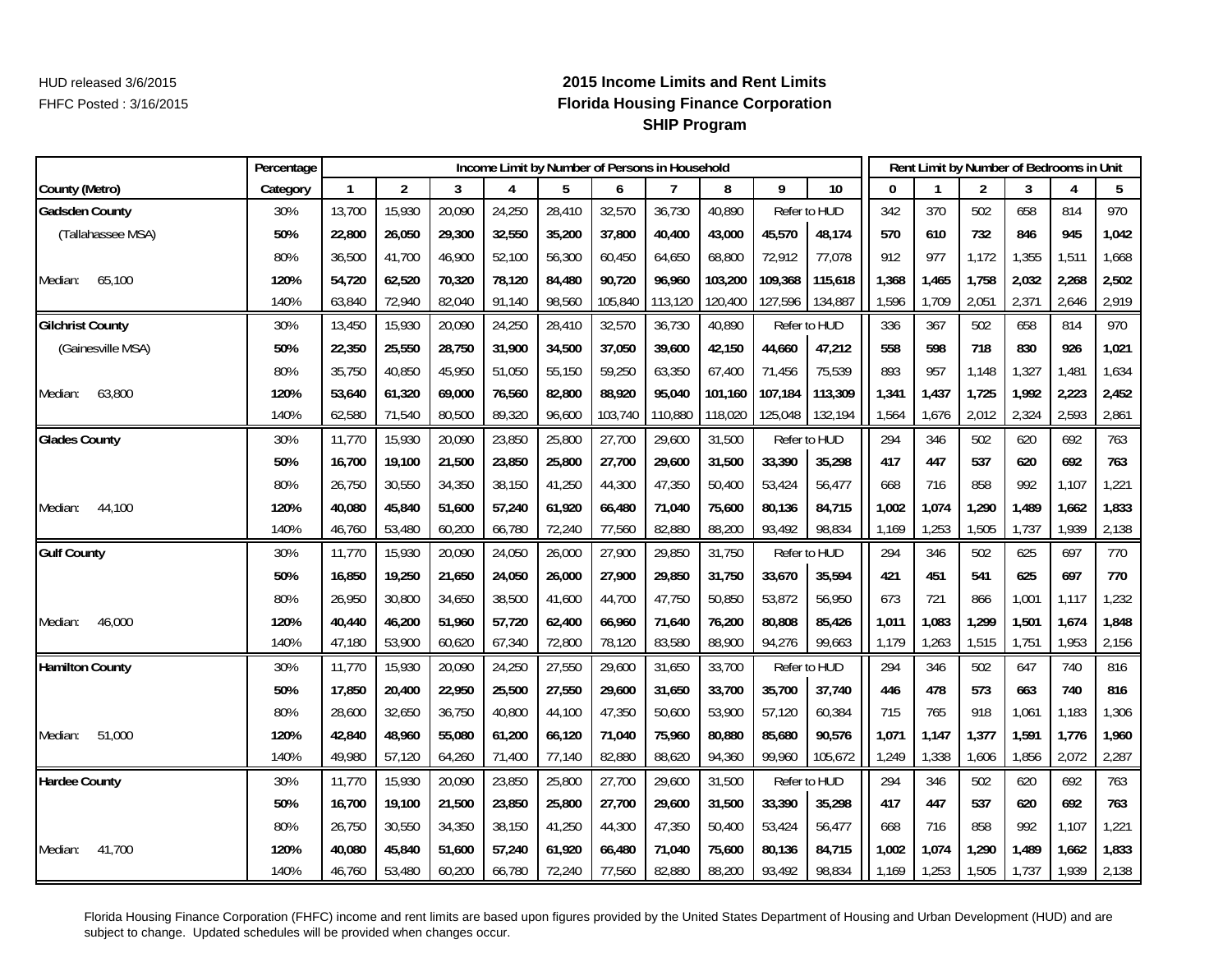# **2015 Income Limits and Rent Limits Florida Housing Finance Corporation SHIP Program**

|                            | Percentage |        |                |        |        |        |        | Income Limit by Number of Persons in Household |         |         |              |       |       |                |       | Rent Limit by Number of Bedrooms in Unit |       |
|----------------------------|------------|--------|----------------|--------|--------|--------|--------|------------------------------------------------|---------|---------|--------------|-------|-------|----------------|-------|------------------------------------------|-------|
| County (Metro)             | Category   | 1      | $\overline{2}$ | 3      | 4      |        | 6      |                                                | 8       | 9       | 10           | 0     |       | $\overline{2}$ | 3     | 4                                        | 5     |
| <b>Hendry County</b>       | 30%        | 11,770 | 15,930         | 20,090 | 23,850 | 25,800 | 27,700 | 29,600                                         | 31,500  |         | Refer to HUD | 294   | 346   | 502            | 620   | 692                                      | 763   |
|                            | 50%        | 16,700 | 19,100         | 21,500 | 23,850 | 25,800 | 27,700 | 29,600                                         | 31,500  | 33,390  | 35,298       | 417   | 447   | 537            | 620   | 692                                      | 763   |
|                            | 80%        | 26,750 | 30,550         | 34,350 | 38,150 | 41,250 | 44,300 | 47,350                                         | 50,400  | 53,424  | 56,477       | 668   | 716   | 858            | 992   | 1,107                                    | 1,221 |
| 41,300<br>Median:          | 120%       | 40,080 | 45,840         | 51,600 | 57,240 | 61,920 | 66,480 | 71,040                                         | 75,600  | 80,136  | 84,715       | 1,002 | 1,074 | 1,290          | 1.489 | 1,662                                    | 1,833 |
|                            | 140%       | 46,760 | 53,480         | 60,200 | 66,780 | 72,240 | 77,560 | 82,880                                         | 88,200  | 93,492  | 98,834       | 1,169 | 1,253 | 1,505          | 1,737 | 1,939                                    | 2,138 |
| <b>Hernando County</b>     | 30%        | 12,400 | 15,930         | 20,090 | 24,250 | 28,410 | 32,570 | 36,600                                         | 38,950  |         | Refer to HUD | 310   | 354   | 502            | 658   | 814                                      | 944   |
| (Tampa-St.Petersburg-      | 50%        | 20,650 | 23,600         | 26,550 | 29,500 | 31,900 | 34,250 | 36,600                                         | 38,950  | 41,300  | 43,660       | 516   | 553   | 663            | 767   | 856                                      | 944   |
| Clearwater MSA)            | 80%        | 33,050 | 37,800         | 42,500 | 47,200 | 51,000 | 54,800 | 58,550                                         | 62,350  | 66,080  | 69,856       | 826   | 885   | 1,062          | 1,227 | 1,370                                    | 1,511 |
| 59,000<br>Median:          | 120%       | 49,560 | 56,640         | 63,720 | 70,800 | 76,560 | 82,200 | 87,840                                         | 93,480  | 99,120  | 104,784      | 1,239 | 1,327 | 1,593          | 1,842 | 2,055                                    | 2,266 |
|                            | 140%       | 57,820 | 66,080         | 74,340 | 82,600 | 89,320 | 95,900 | 102,480                                        | 109,060 | 115,640 | 122,248      | 1,445 | 1,548 | 1,858          | 2,149 | 2,397                                    | 2,644 |
| <b>Highlands County</b>    | 30%        | 11,770 | 15,930         | 20,090 | 23,850 | 25,800 | 27,700 | 29,600                                         | 31,500  |         | Refer to HUD | 294   | 346   | 502            | 620   | 692                                      | 763   |
|                            | 50%        | 16,700 | 19,100         | 21,500 | 23,850 | 25,800 | 27,700 | 29,600                                         | 31,500  | 33,390  | 35,298       | 417   | 447   | 537            | 620   | 692                                      | 763   |
|                            | 80%        | 26,750 | 30,550         | 34,350 | 38,150 | 41,250 | 44,300 | 47,350                                         | 50,400  | 53,424  | 56,477       | 668   | 716   | 858            | 992   | 1,107                                    | 1,221 |
| 44,500<br>Median:          | 120%       | 40,080 | 45,840         | 51,600 | 57,240 | 61,920 | 66,480 | 71,040                                         | 75,600  | 80,136  | 84,715       | 1,002 | 1,074 | 1,290          | 1,489 | 1,662                                    | 1,833 |
|                            | 140%       | 46,760 | 53,480         | 60,200 | 66,780 | 72,240 | 77,560 | 82,880                                         | 88,200  | 93,492  | 98,834       | 1,169 | 1,253 | 1,505          | 1,737 | 1,939                                    | 2,138 |
| <b>Hillsborough County</b> | 30%        | 12,400 | 15,930         | 20,090 | 24,250 | 28,410 | 32,570 | 36,600                                         | 38,950  |         | Refer to HUD | 310   | 354   | 502            | 658   | 814                                      | 944   |
| (Tampa-St.Petersburg-      | 50%        | 20,650 | 23,600         | 26,550 | 29,500 | 31,900 | 34,250 | 36,600                                         | 38,950  | 41,300  | 43,660       | 516   | 553   | 663            | 767   | 856                                      | 944   |
| Clearwater MSA)            | 80%        | 33,050 | 37,800         | 42,500 | 47,200 | 51,000 | 54,800 | 58,550                                         | 62,350  | 66,080  | 69,856       | 826   | 885   | 1,062          | 1,227 | 1,370                                    | 1,511 |
| 59,000<br>Median:          | 120%       | 49,560 | 56,640         | 63,720 | 70,800 | 76,560 | 82,200 | 87,840                                         | 93,480  | 99,120  | 104,784      | 1,239 | 1,327 | 1,593          | 1,842 | 2,055                                    | 2,266 |
|                            | 140%       | 57,820 | 66,080         | 74,340 | 82,600 | 89,320 | 95,900 | 102,480                                        | 109,060 | 115,640 | 122,248      | 1,445 | 1,548 | 1,858          | 2,149 | 2,397                                    | 2,644 |
| <b>Holmes County</b>       | 30%        | 11,770 | 15,930         | 20,090 | 23,850 | 25,800 | 27,700 | 29,600                                         | 31,500  |         | Refer to HUD | 294   | 346   | 502            | 620   | 692                                      | 763   |
|                            | 50%        | 16,700 | 19,100         | 21,500 | 23,850 | 25,800 | 27,700 | 29,600                                         | 31,500  | 33,390  | 35,298       | 417   | 447   | 537            | 620   | 692                                      | 763   |
|                            | 80%        | 26,750 | 30,550         | 34,350 | 38,150 | 41,250 | 44,300 | 47,350                                         | 50,400  | 53,424  | 56,477       | 668   | 716   | 858            | 992   | 1,107                                    | 1,221 |
| 44,800<br>Median:          | 120%       | 40,080 | 45,840         | 51,600 | 57,240 | 61,920 | 66,480 | 71,040                                         | 75,600  | 80,136  | 84,715       | 1,002 | 1,074 | 1,290          | 1,489 | 1,662                                    | 1,833 |
|                            | 140%       | 46,760 | 53,480         | 60,200 | 66,780 | 72,240 | 77,560 | 82,880                                         | 88,200  | 93,492  | 98,834       | 1,169 | 1,253 | 1,505          | 1,737 | 1,939                                    | 2,138 |
| Indian River County        | 30%        | 12,150 | 15,930         | 20,090 | 24,250 | 28,410 | 32,570 | 35,900                                         | 38,250  |         | Refer to HUD | 303   | 351   | 502            | 658   | 814                                      | 926   |
| (Sebastian-Vero Beach MSA) | 50%        | 20,300 | 23,200         | 26,100 | 28,950 | 31,300 | 33,600 | 35,900                                         | 38,250  | 40,530  | 42,846       | 507   | 543   | 652            | 753   | 840                                      | 926   |
|                            | 80%        | 32,450 | 37,050         | 41,700 | 46,300 | 50,050 | 53,750 | 57,450                                         | 61,150  | 64,848  | 68,554       | 811   | 868   | 1,042          | 1,204 | 1,343                                    | 1,482 |
| 59,000<br>Median:          | 120%       | 48,720 | 55,680         | 62,640 | 69,480 | 75,120 | 80,640 | 86,160                                         | 91,800  | 97,272  | 102,830      | 1,218 | 1,305 | 1,566          | 1,807 | 2,016                                    | 2,224 |
|                            | 140%       | 56,840 | 64,960         | 73,080 | 81,060 | 87,640 | 94,080 | 100,520                                        | 107,100 | 113,484 | 119,969      | 1,421 | 1,522 | 1,827          | 2,108 | 2,352                                    | 2,595 |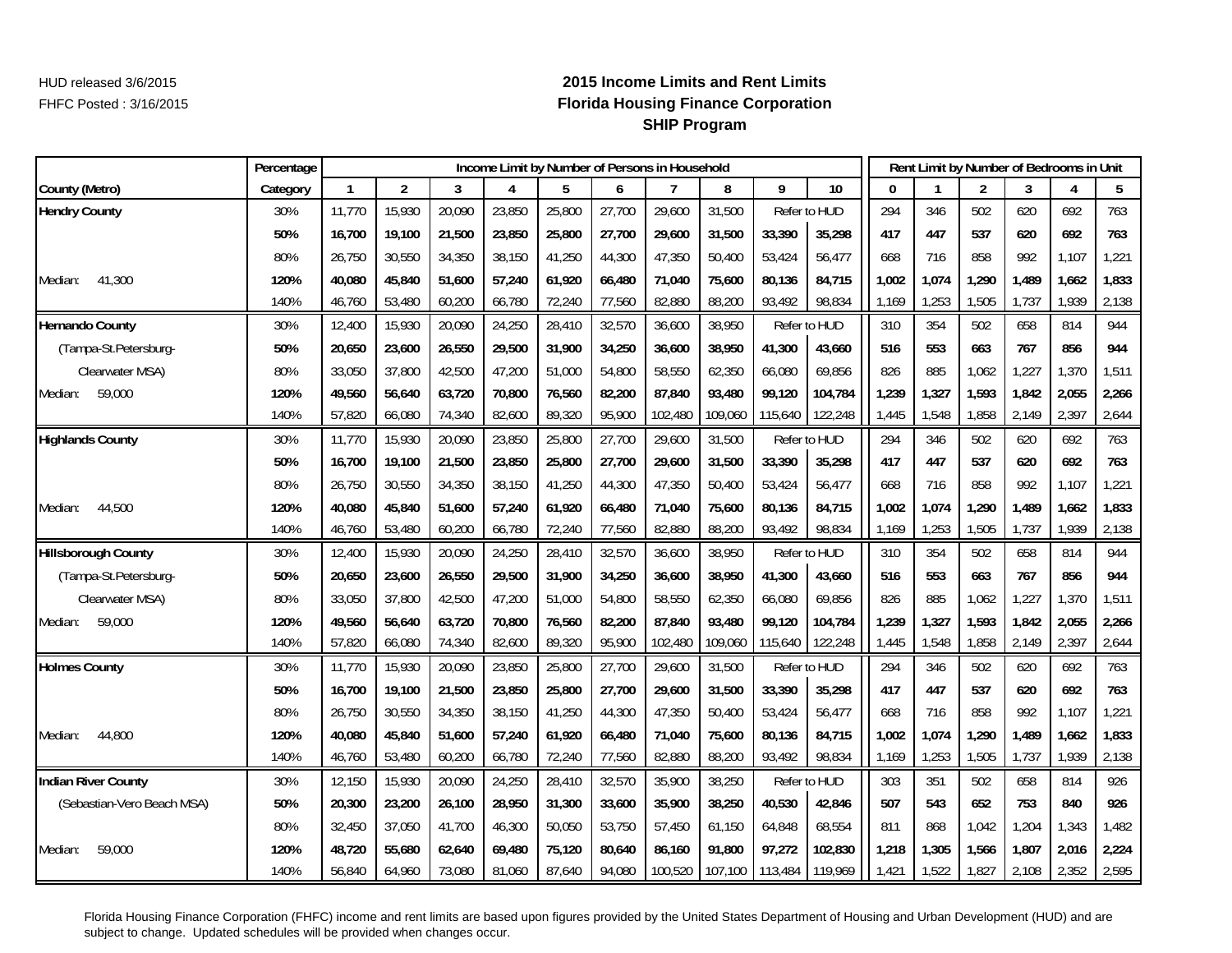# **2015 Income Limits and Rent Limits Florida Housing Finance Corporation SHIP Program**

|                             | Percentage |              |                |        | Income Limit by Number of Persons in Household |        |         |         |         |         |              |              |       |                |       | Rent Limit by Number of Bedrooms in Unit |       |
|-----------------------------|------------|--------------|----------------|--------|------------------------------------------------|--------|---------|---------|---------|---------|--------------|--------------|-------|----------------|-------|------------------------------------------|-------|
| County (Metro)              | Category   | $\mathbf{1}$ | $\overline{2}$ | 3      | 4                                              | 5      | 6       |         | 8       | 9       | 10           | $\mathbf{0}$ |       | $\overline{2}$ | 3     | 4                                        | 5     |
| <b>Jackson County</b>       | 30%        | 11,770       | 15,930         | 20,090 | 24,250                                         | 28,410 | 31,750  | 33,950  | 36,150  |         | Refer to HUD | 294          | 346   | 502            | 658   | 793                                      | 876   |
|                             | 50%        | 19,150       | 21,900         | 24,650 | 27,350                                         | 29,550 | 31,750  | 33,950  | 36,150  | 38,290  | 40,478       | 478          | 513   | 616            | 711   | 793                                      | 876   |
|                             | 80%        | 30,650       | 35,000         | 39,400 | 43,750                                         | 47,250 | 50,750  | 54,250  | 57,750  | 61,264  | 64,765       | 766          | 820   | 985            | 1,137 | 1,268                                    | 1,400 |
| 54.700<br>Median:           | 120%       | 45,960       | 52,560         | 59.160 | 65,640                                         | 70,920 | 76,200  | 81,480  | 86,760  | 91,896  | 97,147       | 1.149        | 1,231 | 1,479          | 1.707 | 1,905                                    | 2,103 |
|                             | 140%       | 53,620       | 61,320         | 69,020 | 76,580                                         | 82,740 | 88,900  | 95,060  | 101,220 | 107,212 | 113,338      | 1,340        | 1,436 | 1,725          | 1,991 | 2,222                                    | 2,453 |
| Jefferson County            | 30%        | 13,700       | 15,930         | 20,090 | 24,250                                         | 28,410 | 32,570  | 36,730  | 40,890  |         | Refer to HUD | 342          | 370   | 502            | 658   | 814                                      | 970   |
| (Tallahassee MSA)           | 50%        | 22,800       | 26,050         | 29,300 | 32,550                                         | 35,200 | 37,800  | 40,400  | 43,000  | 45,570  | 48,174       | 570          | 610   | 732            | 846   | 945                                      | 1,042 |
|                             | 80%        | 36,500       | 41,700         | 46,900 | 52,100                                         | 56,300 | 60,450  | 64,650  | 68,800  | 72,912  | 77,078       | 912          | 977   | 1,172          | 1,355 | 1,511                                    | 1,668 |
| 65,100<br>Median:           | 120%       | 54,720       | 62,520         | 70,320 | 78,120                                         | 84,480 | 90,720  | 96,960  | 103,200 | 109,368 | 115,618      | 1,368        | 1,465 | 1,758          | 2,032 | 2,268                                    | 2,502 |
|                             | 140%       | 63,840       | 72,940         | 82,040 | 91,140                                         | 98,560 | 105,840 | 113,120 | 120,400 | 127,596 | 134,887      | 1,596        | 1,709 | 2,051          | 2,371 | 2,646                                    | 2,919 |
| <b>Lafayette County</b>     | 30%        | 11,770       | 15,930         | 20,090 | 24,250                                         | 28,410 | 31,500  | 33,700  | 35,850  |         | Refer to HUD | 294          | 346   | 502            | 658   | 787                                      | 869   |
|                             | 50%        | 19,050       | 21,750         | 24,450 | 27,150                                         | 29,350 | 31,500  | 33,700  | 35,850  | 38,010  | 40,182       | 476          | 510   | 611            | 706   | 787                                      | 869   |
|                             | 80%        | 30,450       | 34,800         | 39.150 | 43,450                                         | 46,950 | 50,450  | 53,900  | 57,400  | 60,816  | 64,291       | 761          | 815   | 978            | 1,130 | 1,261                                    | 1,391 |
| 53,200<br>Median:           | 120%       | 45,720       | 52,200         | 58,680 | 65,160                                         | 70,440 | 75,600  | 80,880  | 86,040  | 91,224  | 96,437       | 1,143        | 1,224 | 1,467          | 1,695 | 1,890                                    | 2,086 |
|                             | 140%       | 53,340       | 60,900         | 68,460 | 76,020                                         | 82,180 | 88,200  | 94,360  | 100,380 | 106,428 | 112,510      | 1,333        | 1,428 | 1,711          | 1,977 | 2,205                                    | 2,434 |
| <b>Lake County</b>          | 30%        | 12,250       | 15,930         | 20,090 | 24,250                                         | 28,410 | 32,570  | 36,150  | 38,500  |         | Refer to HUD | 306          | 352   | 502            | 658   | 814                                      | 933   |
| (Orlando-Kissimmee-         | 50%        | 20,450       | 23,350         | 26,250 | 29,150                                         | 31,500 | 33,850  | 36,150  | 38,500  | 40,810  | 43,142       | 511          | 547   | 656            | 758   | 846                                      | 933   |
| Sanford MSA)                | 80%        | 32,700       | 37,350         | 42,000 | 46,650                                         | 50,400 | 54,150  | 57,850  | 61,600  | 65,296  | 69,027       | 817          | 875   | 1,050          | 1,213 | 1,353                                    | 1,493 |
| 58,300<br>Median:           | 120%       | 49,080       | 56,040         | 63,000 | 69,960                                         | 75,600 | 81,240  | 86,760  | 92,400  | 97,944  | 103,541      | 1.227        | 1,314 | 1,575          | 1,819 | 2,031                                    | 2,239 |
|                             | 140%       | 57,260       | 65,380         | 73,500 | 81,620                                         | 88,200 | 94,780  | 101,220 | 107,800 | 114,268 | 120,798      | 1,431        | 1,533 | 1,837          | 2,122 | 2,369                                    | 2,612 |
| Lee County                  | 30%        | 12,150       | 15,930         | 20,090 | 24,250                                         | 28,410 | 32,570  | 35,750  | 38,050  |         | Refer to HUD | 303          | 351   | 502            | 658   | 814                                      | 922   |
| (Cape Coral-Fort Myers MSA) | 50%        | 20,200       | 23,050         | 25,950 | 28,800                                         | 31,150 | 33,450  | 35,750  | 38,050  | 40,320  | 42,624       | 505          | 540   | 648            | 749   | 836                                      | 922   |
|                             | 80%        | 32,300       | 36,900         | 41,500 | 46,100                                         | 49,800 | 53,500  | 57,200  | 60,900  | 64,512  | 68,198       | 807          | 865   | 1,037          | 1,198 | 1,337                                    | 1,476 |
| 57,600<br>Median:           | 120%       | 48,480       | 55,320         | 62,280 | 69,120                                         | 74,760 | 80,280  | 85,800  | 91,320  | 96,768  | 102,298      | 1,212        | 1,297 | 1,557          | 1,798 | 2,007                                    | 2,214 |
|                             | 140%       | 56,560       | 64,540         | 72,660 | 80,640                                         | 87,220 | 93,660  | 100,100 | 106,540 | 112,896 | 119,347      | 1,414        | 1,513 | 1,816          | 2,098 | 2,341                                    | 2,583 |
| <b>Leon County</b>          | 30%        | 13,700       | 15,930         | 20,090 | 24,250                                         | 28,410 | 32,570  | 36,730  | 40,890  |         | Refer to HUD | 342          | 370   | 502            | 658   | 814                                      | 970   |
| (Tallahassee HMFA;          | 50%        | 22,800       | 26,050         | 29,300 | 32,550                                         | 35,200 | 37,800  | 40,400  | 43,000  | 45,570  | 48,174       | 570          | 610   | 732            | 846   | 945                                      | 1,042 |
| Tallahassee MSA)            | 80%        | 36,500       | 41,700         | 46,900 | 52,100                                         | 56,300 | 60,450  | 64,650  | 68,800  | 72,912  | 77,078       | 912          | 977   | 1,172          | 1,355 | 1,511                                    | 1,668 |
| 65,100<br>Median:           | 120%       | 54,720       | 62,520         | 70,320 | 78,120                                         | 84,480 | 90,720  | 96,960  | 103,200 | 109,368 | 115,618      | 1,368        | 1,465 | 1,758          | 2,032 | 2,268                                    | 2,502 |
|                             | 140%       | 63,840       | 72,940         | 82,040 | 91,140                                         | 98,560 | 105,840 | 113,120 | 120,400 | 127,596 | 134,887      | 1,596        | 1,709 | 2,051          | 2,371 | 2,646                                    | 2,919 |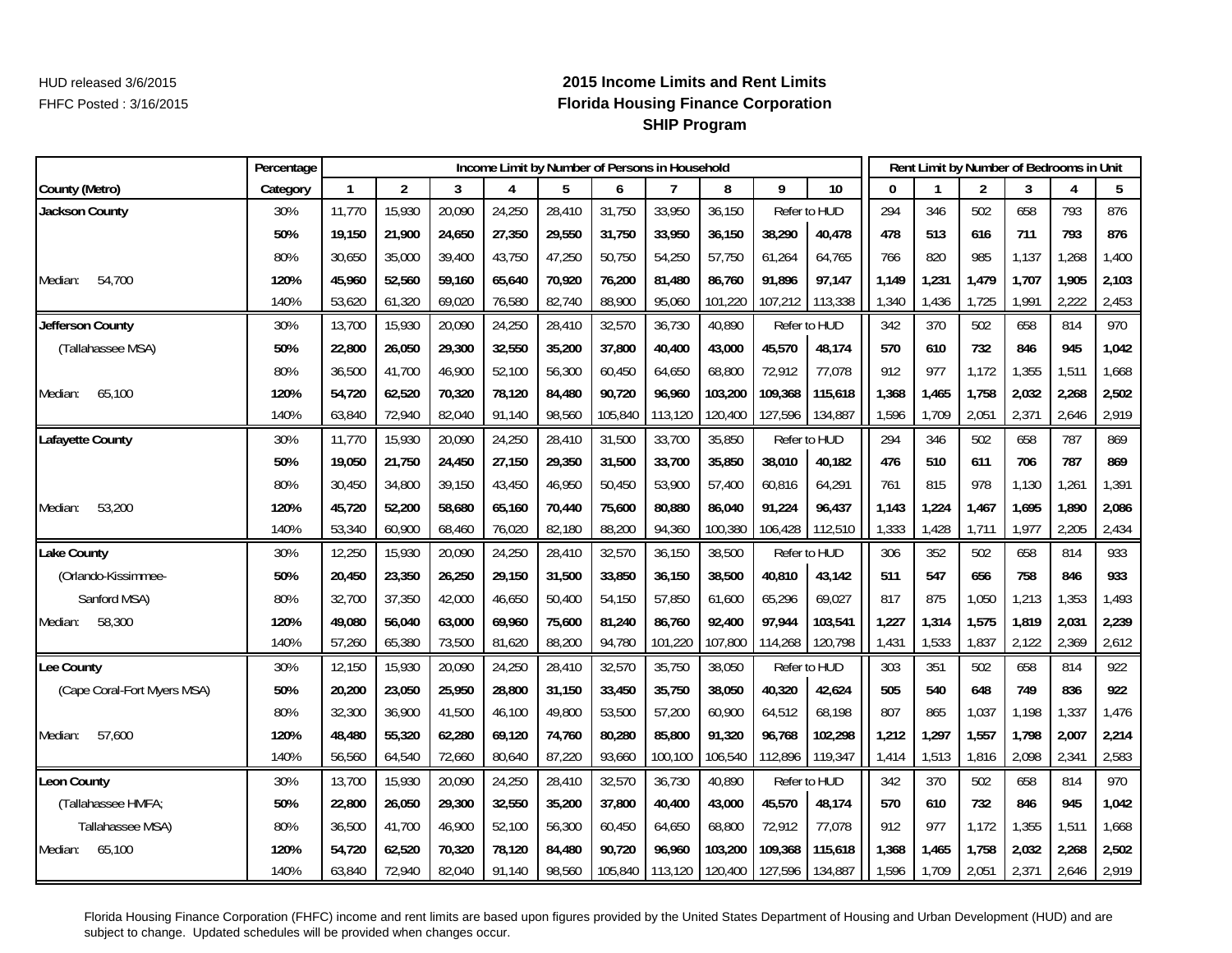# **2015 Income Limits and Rent Limits Florida Housing Finance Corporation SHIP Program**

|                        | Percentage | Income Limit by Number of Persons in Household<br>$\overline{2}$<br>9<br>10<br>1<br>3<br>5<br>8<br>4<br>6<br>11,770<br>15,930<br>20,090<br>23,850<br>27,700<br>29,600<br>31,500<br>25,800<br>Refer to HUD<br>33,390<br>35,298<br>16,700<br>19,100<br>21,500<br>23,850<br>25,800<br>27,700<br>29,600<br>31,500<br>38,150<br>56,477<br>26,750<br>30,550<br>34,350<br>41,250<br>44,300<br>47,350<br>50,400<br>53,424<br>84,715<br>40,080<br>45,840<br>51,600<br>57,240<br>61,920<br>66,480<br>71,040<br>75,600<br>80,136<br>46,760<br>82,880<br>53,480<br>60,200<br>66,780<br>72,240<br>77,560<br>88,200<br>93,492<br>98,834<br>24,250<br>28,410<br>32,570<br>35,200<br>11,900<br>15,930<br>20,090<br>37,450<br>Refer to HUD<br>41,958<br>39,690<br>19,850<br>22,700<br>25,550<br>28,350<br>30,650<br>32,900<br>35,200<br>37,450 |        |        |        |        |        |         |         |         |              |          |       |                |       | Rent Limit by Number of Bedrooms in Unit |       |
|------------------------|------------|-------------------------------------------------------------------------------------------------------------------------------------------------------------------------------------------------------------------------------------------------------------------------------------------------------------------------------------------------------------------------------------------------------------------------------------------------------------------------------------------------------------------------------------------------------------------------------------------------------------------------------------------------------------------------------------------------------------------------------------------------------------------------------------------------------------------------------|--------|--------|--------|--------|--------|---------|---------|---------|--------------|----------|-------|----------------|-------|------------------------------------------|-------|
| County (Metro)         | Category   |                                                                                                                                                                                                                                                                                                                                                                                                                                                                                                                                                                                                                                                                                                                                                                                                                               |        |        |        |        |        |         |         |         |              | $\Omega$ |       | $\overline{2}$ | 3     | $\overline{4}$                           | 5     |
| Levy County            | 30%        |                                                                                                                                                                                                                                                                                                                                                                                                                                                                                                                                                                                                                                                                                                                                                                                                                               |        |        |        |        |        |         |         |         |              | 294      | 346   | 502            | 620   | 692                                      | 763   |
|                        | 50%        |                                                                                                                                                                                                                                                                                                                                                                                                                                                                                                                                                                                                                                                                                                                                                                                                                               |        |        |        |        |        |         |         |         |              | 417      | 447   | 537            | 620   | 692                                      | 763   |
|                        | 80%        |                                                                                                                                                                                                                                                                                                                                                                                                                                                                                                                                                                                                                                                                                                                                                                                                                               |        |        |        |        |        |         |         |         |              | 668      | 716   | 858            | 992   | 1,107                                    | 1,221 |
| 46,800<br>Median:      | 120%       |                                                                                                                                                                                                                                                                                                                                                                                                                                                                                                                                                                                                                                                                                                                                                                                                                               |        |        |        |        |        |         |         |         |              | 1,002    | 1,074 | 1,290          | 1.489 | 1,662                                    | 1,833 |
|                        | 140%       |                                                                                                                                                                                                                                                                                                                                                                                                                                                                                                                                                                                                                                                                                                                                                                                                                               |        |        |        |        |        |         |         |         |              | 1,169    | 1,253 | 1,505          | 1,737 | 1,939                                    | 2,138 |
| <b>Liberty County</b>  | 30%        |                                                                                                                                                                                                                                                                                                                                                                                                                                                                                                                                                                                                                                                                                                                                                                                                                               |        |        |        |        |        |         |         |         |              | 297      | 347   | 502            | 658   | 814                                      | 908   |
|                        | 50%        |                                                                                                                                                                                                                                                                                                                                                                                                                                                                                                                                                                                                                                                                                                                                                                                                                               |        |        |        |        |        |         |         |         |              | 496      | 531   | 638            | 737   | 822                                      | 908   |
|                        | 80%        | 31,750                                                                                                                                                                                                                                                                                                                                                                                                                                                                                                                                                                                                                                                                                                                                                                                                                        | 36,300 | 40,850 | 45,350 | 49,000 | 52,650 | 56,250  | 59,900  | 63,504  | 67,133       | 793      | 850   | 1,021          | 1,179 | 1,316                                    | 1,451 |
| 56,800<br>Median:      | 120%       | 47,640                                                                                                                                                                                                                                                                                                                                                                                                                                                                                                                                                                                                                                                                                                                                                                                                                        | 54,480 | 61,320 | 68,040 | 73,560 | 78,960 | 84,480  | 89,880  | 95,256  | 100,699      | 1,191    | 1,276 | 1,533          | 1,770 | 1,974                                    | 2,179 |
|                        | 140%       | 55,580                                                                                                                                                                                                                                                                                                                                                                                                                                                                                                                                                                                                                                                                                                                                                                                                                        | 63,560 | 71,540 | 79,380 | 85,820 | 92,120 | 98,560  | 104,860 | 111,132 | 117,482      | 1,389    | 1,489 | 1,788          | 2,065 | 2,303                                    | 2,542 |
| <b>Madison County</b>  | 30%        | 11,770                                                                                                                                                                                                                                                                                                                                                                                                                                                                                                                                                                                                                                                                                                                                                                                                                        | 15,930 | 20,090 | 23,850 | 25,800 | 27,700 | 29,600  | 31,500  |         | Refer to HUD | 294      | 346   | 502            | 620   | 692                                      | 763   |
|                        | 50%        | 16,700                                                                                                                                                                                                                                                                                                                                                                                                                                                                                                                                                                                                                                                                                                                                                                                                                        | 19,100 | 21,500 | 23,850 | 25,800 | 27,700 | 29,600  | 31,500  | 33,390  | 35,298       | 417      | 447   | 537            | 620   | 692                                      | 763   |
|                        | 80%        | 26,750                                                                                                                                                                                                                                                                                                                                                                                                                                                                                                                                                                                                                                                                                                                                                                                                                        | 30,550 | 34,350 | 38,150 | 41,250 | 44,300 | 47,350  | 50,400  | 53,424  | 56,477       | 668      | 716   | 858            | 992   | 1,107                                    | 1,221 |
| 40,900<br>Median:      | 120%       | 40,080                                                                                                                                                                                                                                                                                                                                                                                                                                                                                                                                                                                                                                                                                                                                                                                                                        | 45,840 | 51,600 | 57,240 | 61,920 | 66,480 | 71,040  | 75,600  | 80,136  | 84,715       | 1,002    | 1,074 | 1,290          | 1,489 | 1,662                                    | 1,833 |
|                        | 140%       | 46,760                                                                                                                                                                                                                                                                                                                                                                                                                                                                                                                                                                                                                                                                                                                                                                                                                        | 53,480 | 60,200 | 66,780 | 72,240 | 77,560 | 82,880  | 88,200  | 93,492  | 98,834       | 1,169    | 1,253 | 1,505          | 1,737 | 1,939                                    | 2,138 |
| <b>Manatee County</b>  | 30%        | 12,750                                                                                                                                                                                                                                                                                                                                                                                                                                                                                                                                                                                                                                                                                                                                                                                                                        | 15,930 | 20,090 | 24,250 | 28,410 | 32,570 | 36,730  | 40,100  |         | Refer to HUD | 318      | 358   | 502            | 658   | 814                                      | 960   |
| (North Port-Bradenton- | 50%        | 21,250                                                                                                                                                                                                                                                                                                                                                                                                                                                                                                                                                                                                                                                                                                                                                                                                                        | 24,300 | 27,350 | 30,350 | 32,800 | 35,250 | 37,650  | 40,100  | 42,490  | 44,918       | 531      | 569   | 683            | 789   | 881                                      | 971   |
| Sarasota MSA)          | 80%        | 34,000                                                                                                                                                                                                                                                                                                                                                                                                                                                                                                                                                                                                                                                                                                                                                                                                                        | 38,850 | 43,700 | 48,550 | 52,450 | 56,350 | 60,250  | 64,100  | 67,984  | 71,869       | 850      | 910   | 1,092          | 1,262 | 1,408                                    | 1,554 |
| 62,300<br>Median:      | 120%       | 51,000                                                                                                                                                                                                                                                                                                                                                                                                                                                                                                                                                                                                                                                                                                                                                                                                                        | 58,320 | 65,640 | 72,840 | 78,720 | 84,600 | 90,360  | 96,240  | 101,976 | 107,803      | 1,275    | 1,366 | 1,641          | 1,894 | 2,115                                    | 2,332 |
|                        | 140%       | 59,500                                                                                                                                                                                                                                                                                                                                                                                                                                                                                                                                                                                                                                                                                                                                                                                                                        | 68,040 | 76,580 | 84,980 | 91,840 | 98,700 | 105,420 | 112,280 | 118,972 | 125,770      | 1,487    | 1,594 | 1,914          | 2,210 | 2,467                                    | 2,721 |
| <b>Marion County</b>   | 30%        | 11,770                                                                                                                                                                                                                                                                                                                                                                                                                                                                                                                                                                                                                                                                                                                                                                                                                        | 15,930 | 20,090 | 23,850 | 25,800 | 27,700 | 29,600  | 31,500  |         | Refer to HUD | 294      | 346   | 502            | 620   | 692                                      | 763   |
| (Ocala MSA)            | 50%        | 16,700                                                                                                                                                                                                                                                                                                                                                                                                                                                                                                                                                                                                                                                                                                                                                                                                                        | 19,100 | 21,500 | 23,850 | 25,800 | 27,700 | 29,600  | 31,500  | 33,390  | 35,298       | 417      | 447   | 537            | 620   | 692                                      | 763   |
|                        | 80%        | 26,750                                                                                                                                                                                                                                                                                                                                                                                                                                                                                                                                                                                                                                                                                                                                                                                                                        | 30,550 | 34,350 | 38,150 | 41,250 | 44,300 | 47,350  | 50,400  | 53,424  | 56,477       | 668      | 716   | 858            | 992   | 1,107                                    | 1,221 |
| 47,300<br>Median:      | 120%       | 40,080                                                                                                                                                                                                                                                                                                                                                                                                                                                                                                                                                                                                                                                                                                                                                                                                                        | 45,840 | 51,600 | 57,240 | 61,920 | 66,480 | 71,040  | 75,600  | 80,136  | 84,715       | 1,002    | 1,074 | 1,290          | 1,489 | 1,662                                    | 1,833 |
|                        | 140%       | 46,760                                                                                                                                                                                                                                                                                                                                                                                                                                                                                                                                                                                                                                                                                                                                                                                                                        | 53,480 | 60,200 | 66,780 | 72,240 | 77,560 | 82,880  | 88,200  | 93,492  | 98,834       | 1,169    | 1,253 | 1,505          | 1,737 | 1,939                                    | 2,138 |
| <b>Martin County</b>   | 30%        | 11,770                                                                                                                                                                                                                                                                                                                                                                                                                                                                                                                                                                                                                                                                                                                                                                                                                        | 15,930 | 20,090 | 24,250 | 28,410 | 31,750 | 33,950  | 36,150  |         | Refer to HUD | 294      | 346   | 502            | 658   | 793                                      | 876   |
| (Port Saint Lucie MSA) | 50%        | 19,150                                                                                                                                                                                                                                                                                                                                                                                                                                                                                                                                                                                                                                                                                                                                                                                                                        | 21,900 | 24,650 | 27,350 | 29,550 | 31,750 | 33,950  | 36,150  | 38,290  | 40,478       | 478      | 513   | 616            | 711   | 793                                      | 876   |
|                        | 80%        | 30,650                                                                                                                                                                                                                                                                                                                                                                                                                                                                                                                                                                                                                                                                                                                                                                                                                        | 35,000 | 39,400 | 43,750 | 47,250 | 50,750 | 54,250  | 57,750  | 61,264  | 64,765       | 766      | 820   | 985            | 1,137 | 1,268                                    | 1,400 |
| 53,300<br>Median:      | 120%       | 45,960                                                                                                                                                                                                                                                                                                                                                                                                                                                                                                                                                                                                                                                                                                                                                                                                                        | 52,560 | 59,160 | 65,640 | 70,920 | 76,200 | 81,480  | 86,760  | 91,896  | 97,147       | 1,149    | 1,231 | 1,479          | 1,707 | 1,905                                    | 2,103 |
|                        | 140%       | 53,620                                                                                                                                                                                                                                                                                                                                                                                                                                                                                                                                                                                                                                                                                                                                                                                                                        | 61,320 | 69,020 | 76,580 | 82,740 | 88,900 | 95,060  | 101,220 | 107,212 | 113,338      | 1,340    | 1,436 | 1,725          | 1.991 | 2,222                                    | 2,453 |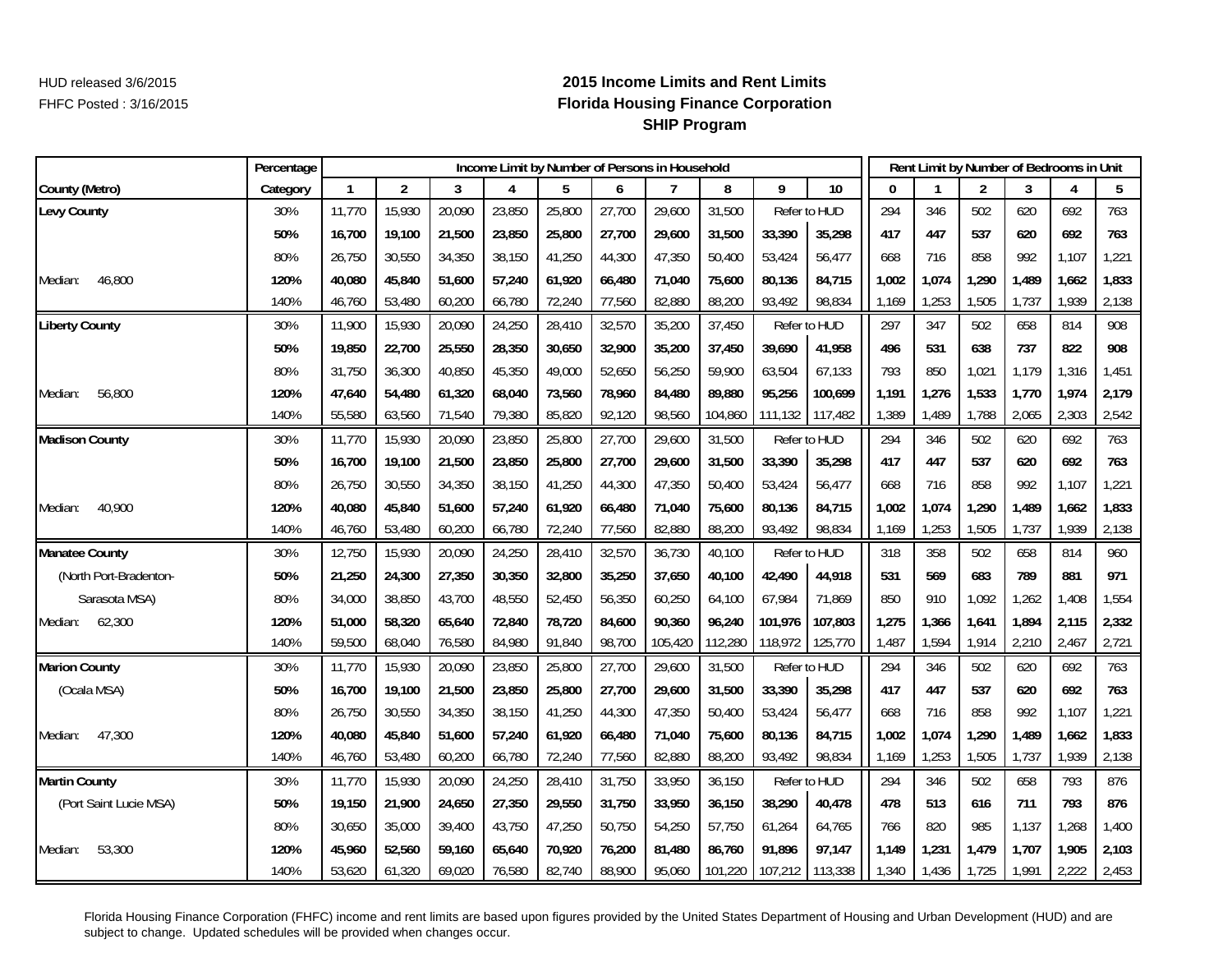# **2015 Income Limits and Rent Limits Florida Housing Finance Corporation SHIP Program**

|                                  | Percentage |              |                |         | Income Limit by Number of Persons in Household |         |         |         |         |         |              |              |       |                |       | Rent Limit by Number of Bedrooms in Unit |       |
|----------------------------------|------------|--------------|----------------|---------|------------------------------------------------|---------|---------|---------|---------|---------|--------------|--------------|-------|----------------|-------|------------------------------------------|-------|
| County (Metro)                   | Category   | $\mathbf{1}$ | $\overline{2}$ | 3       | 4                                              |         | 6       |         | 8       | 9       | 10           | $\mathbf{0}$ |       | $\overline{2}$ | 3     | 4                                        | 5     |
| Miami-Dade County                | 30%        | 14,250       | 16,250         | 20,090  | 24,250                                         | 28,410  | 32,570  | 36,730  | 40,890  |         | Refer to HUD | 356          | 381   | 502            | 658   | 814                                      | 970   |
| (Miami-Miami Bch-Kendall HMFA;   | 50%        | 23,700       | 27,100         | 30,500  | 33,850                                         | 36,600  | 39,300  | 42,000  | 44,700  | 47,390  | 50,098       | 592          | 635   | 762            | 880   | 982                                      | 1,083 |
| Miami-Ft. Lauderdale-Pompano Bch | 80%        | 37,950       | 43,350         | 48,750  | 54,150                                         | 58,500  | 62,850  | 67,150  | 71,500  | 75,824  | 80,157       | 948          | 1,016 | 1,218          | 1,408 | 1,571                                    | 1,733 |
| 49,900<br>Median:                | 120%       | 56,880       | 65,040         | 73,200  | 81,240                                         | 87.840  | 94,320  | 100,800 | 107,280 | 113.736 | 120,235      | 1,422        | 1,524 | 1,830          | 2,113 | 2,358                                    | 2,601 |
|                                  | 140%       | 66,360       | 75,880         | 85,400  | 94,780                                         | 102,480 | 110,040 | 117,600 | 125,160 | 132,692 | 140,274      | 1,659        | 1,778 | 2,135          | 2,465 | 2,751                                    | 3,034 |
| <b>Monroe County</b>             | 30%        | 18,350       | 21,000         | 23,600  | 26,200                                         | 28,410  | 32,570  | 36,730  | 40,890  |         | Refer to HUD | 458          | 491   | 590            | 682   | 814                                      | 970   |
|                                  | 50%        | 30,600       | 34,950         | 39,300  | 43,650                                         | 47,150  | 50,650  | 54,150  | 57,650  | 61,110  | 64,602       | 765          | 819   | 982            | 1,135 | 1,266                                    | 1,397 |
|                                  | 80%        | 48,900       | 55,850         | 62,850  | 69,800                                         | 75,400  | 81,000  | 86,600  | 92,150  | 97,776  | 103,363      | 1,222        | 1,309 | 1,571          | 1,815 | 2,025                                    | 2,234 |
| 70.400<br>Median:                | 120%       | 73,440       | 83,880         | 94,320  | 104,760                                        | 113,160 | 121,560 | 129,960 | 138,360 | 146.664 | 155,045      | 1,836        | 1,966 | 2,358          | 2,724 | 3,039                                    | 3,354 |
|                                  | 140%       | 85,680       | 97,860         | 110,040 | 122,220                                        | 132,020 | 141,820 | 151,620 | 161,420 | 171,108 | 180,886      | 2,142        | 2,294 | 2,751          | 3,178 | 3,545                                    | 3,913 |
| <b>Nassau County</b>             | 30%        | 13,300       | 15,930         | 20,090  | 24,250                                         | 28,410  | 32,570  | 36,730  | 40,890  |         | Refer to HUD | 332          | 365   | 502            | 658   | 814                                      | 970   |
| (Jacksonville MSA)               | 50%        | 22,200       | 25,350         | 28,500  | 31,650                                         | 34,200  | 36,750  | 39,250  | 41,800  | 44,310  | 46,842       | 555          | 594   | 712            | 823   | 918                                      | 1,013 |
|                                  | 80%        | 35,500       | 40,550         | 45,600  | 50,650                                         | 54,750  | 58,800  | 62,850  | 66,900  | 70,896  | 74,947       | 887          | 950   | 1,140          | 1,317 | 1,470                                    | 1,621 |
| 63,300<br>Median:                | 120%       | 53,280       | 60,840         | 68,400  | 75,960                                         | 82,080  | 88,200  | 94,200  | 100,320 | 106,344 | 112,421      | 1,332        | 1,426 | 1,710          | 1,975 | 2,205                                    | 2,431 |
|                                  | 140%       | 62,160       | 70,980         | 79,800  | 88,620                                         | 95,760  | 102,900 | 109,900 | 117,040 | 124,068 | 131,158      | 1,554        | 1,664 | 1,995          | 2,304 | 2,572                                    | 2,836 |
| Okaloosa County                  | 30%        | 14,000       | 16,000         | 20,090  | 24,250                                         | 28,410  | 32,570  | 36,730  | 40,890  |         | Refer to HUD | 350          | 375   | 502            | 658   | 814                                      | 970   |
| (Crestview-Fort Walton Beach-    | 50%        | 23,300       | 26,600         | 29,950  | 33,250                                         | 35,950  | 38,600  | 41,250  | 43,900  | 46,550  | 49,210       | 582          | 623   | 748            | 865   | 965                                      | 1,064 |
| Destin MSA)                      | 80%        | 37,250       | 42,600         | 47,900  | 53,200                                         | 57,500  | 61,750  | 66,000  | 70,250  | 74,480  | 78,736       | 931          | 998   | 1,197          | 1,383 | 1,543                                    | 1,703 |
| Median:<br>67,500                | 120%       | 55,920       | 63,840         | 71,880  | 79,800                                         | 86,280  | 92,640  | 99,000  | 105,360 | 111,720 | 118,104      | 1,398        | 1,497 | 1,797          | 2,076 | 2,316                                    | 2,554 |
|                                  | 140%       | 65,240       | 74,480         | 83,860  | 93,100                                         | 100,660 | 108,080 | 115,500 | 122,920 | 130,340 | 137,788      | 1,631        | 1,746 | 2,096          | 2,422 | 2,702                                    | 2,980 |
| <b>Okeechobee County</b>         | 30%        | 11,770       | 15,930         | 20,090  | 23,850                                         | 25,800  | 27,700  | 29,600  | 31,500  |         | Refer to HUD | 294          | 346   | 502            | 620   | 692                                      | 763   |
|                                  | 50%        | 16,700       | 19,100         | 21,500  | 23,850                                         | 25,800  | 27,700  | 29,600  | 31,500  | 33,390  | 35,298       | 417          | 447   | 537            | 620   | 692                                      | 763   |
|                                  | 80%        | 26,750       | 30,550         | 34,350  | 38,150                                         | 41,250  | 44,300  | 47,350  | 50,400  | 53,424  | 56,477       | 668          | 716   | 858            | 992   | 1,107                                    | 1,221 |
| Median:<br>44,200                | 120%       | 40,080       | 45,840         | 51,600  | 57,240                                         | 61,920  | 66,480  | 71,040  | 75,600  | 80,136  | 84,715       | 1,002        | 1,074 | 1,290          | 1,489 | 1,662                                    | 1,833 |
|                                  | 140%       | 46,760       | 53,480         | 60,200  | 66,780                                         | 72,240  | 77,560  | 82,880  | 88,200  | 93,492  | 98,834       | 1,169        | 1,253 | 1,505          | 1,737 | 1,939                                    | 2,138 |
| <b>Orange County</b>             | 30%        | 12,250       | 15,930         | 20,090  | 24,250                                         | 28,410  | 32,570  | 36,150  | 38,500  |         | Refer to HUD | 306          | 352   | 502            | 658   | 814                                      | 933   |
| (Orlando-Kissimmee-              | 50%        | 20,450       | 23,350         | 26,250  | 29,150                                         | 31,500  | 33,850  | 36,150  | 38,500  | 40,810  | 43,142       | 511          | 547   | 656            | 758   | 846                                      | 933   |
| Sanford MSA)                     | 80%        | 32,700       | 37,350         | 42,000  | 46,650                                         | 50,400  | 54,150  | 57,850  | 61,600  | 65,296  | 69,027       | 817          | 875   | 1,050          | 1,213 | 1,353                                    | 1,493 |
| 58,300<br>Median:                | 120%       | 49,080       | 56,040         | 63,000  | 69,960                                         | 75,600  | 81,240  | 86,760  | 92,400  | 97,944  | 103,541      | 1,227        | 1,314 | 1,575          | 1,819 | 2,031                                    | 2,239 |
|                                  | 140%       | 57,260       | 65,380         | 73,500  | 81,620                                         | 88,200  | 94,780  | 101,220 | 107,800 | 114,268 | 120,798      | 1,431        | 1,533 | 1,837          | 2,122 | 2,369                                    | 2,612 |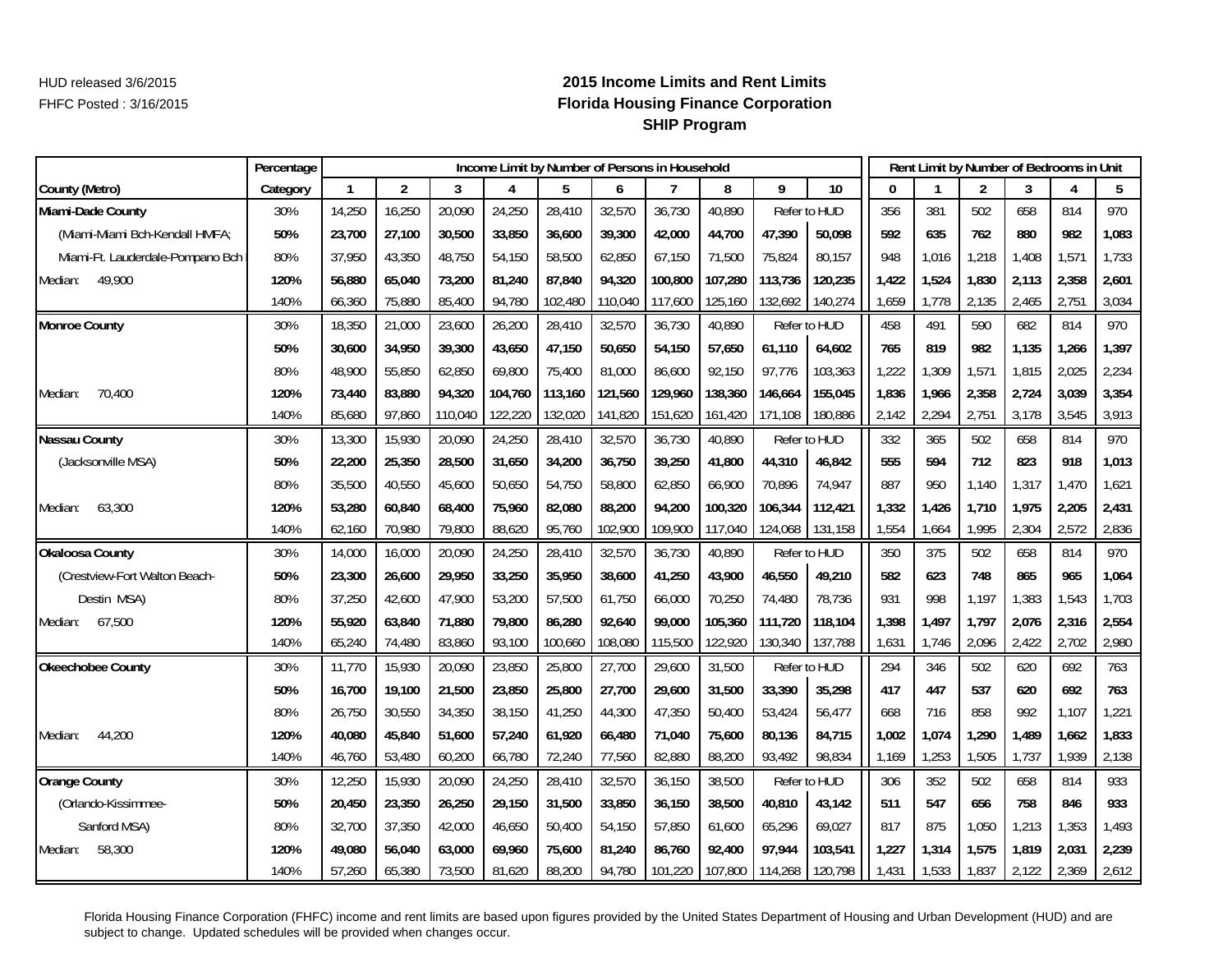# **2015 Income Limits and Rent Limits Florida Housing Finance Corporation SHIP Program**

|                                  | Percentage |              |        |        |        |        |         | Income Limit by Number of Persons in Household |         |         |              |          |       |                |       | Rent Limit by Number of Bedrooms in Unit |       |
|----------------------------------|------------|--------------|--------|--------|--------|--------|---------|------------------------------------------------|---------|---------|--------------|----------|-------|----------------|-------|------------------------------------------|-------|
| County (Metro)                   | Category   | $\mathbf{1}$ | 2      | 3      | 4      | 5      | 6       |                                                | 8       | 9       | 10           | $\Omega$ |       | $\overline{2}$ | 3     | 4                                        | 5     |
| <b>Osceola County</b>            | 30%        | 12,250       | 15,930 | 20,090 | 24,250 | 28,410 | 32,570  | 36,150                                         | 38,500  |         | Refer to HUD | 306      | 352   | 502            | 658   | 814                                      | 933   |
| (Orlando-Kissimmee-              | 50%        | 20,450       | 23,350 | 26,250 | 29,150 | 31,500 | 33,850  | 36,150                                         | 38,500  | 40,810  | 43,142       | 511      | 547   | 656            | 758   | 846                                      | 933   |
| Sanford MSA)                     | 80%        | 32,700       | 37,350 | 42,000 | 46,650 | 50,400 | 54,150  | 57,850                                         | 61,600  | 65,296  | 69,027       | 817      | 875   | 1,050          | 1,213 | 1,353                                    | 1,493 |
| 58,300<br>Median:                | 120%       | 49,080       | 56,040 | 63,000 | 69,960 | 75,600 | 81,240  | 86,760                                         | 92,400  | 97.944  | 103,541      | 1,227    | 1,314 | 1,575          | 1,819 | 2,031                                    | 2,239 |
|                                  | 140%       | 57,260       | 65,380 | 73,500 | 81,620 | 88,200 | 94,780  | 101,220                                        | 107,800 | 114,268 | 120,798      | 1,431    | 1,533 | 1,837          | 2,122 | 2,369                                    | 2,612 |
| Palm Beach County                | 30%        | 13,800       | 15,930 | 20,090 | 24,250 | 28,410 | 32,570  | 36,730                                         | 40,890  |         | Refer to HUD | 345      | 371   | 502            | 658   | 814                                      | 970   |
| (W Palm Bch-Boca Raton HMFA;     | 50%        | 23,000       | 26,250 | 29,550 | 32,800 | 35,450 | 38,050  | 40,700                                         | 43,300  | 45,920  | 48,544       | 575      | 615   | 738            | 853   | 951                                      | 1,050 |
| Miami-Ft. Lauderdale-Pompano Bch | 80%        | 36,750       | 42,000 | 47,250 | 52,500 | 56,700 | 60,900  | 65,100                                         | 69,300  | 73,472  | 77,670       | 918      | 984   | 1,181          | 1,365 | 1,522                                    | 1,680 |
| 64,900<br>Median:                | 120%       | 55,200       | 63,000 | 70,920 | 78,720 | 85,080 | 91,320  | 97,680                                         | 103,920 | 110,208 | 116,506      | 1,380    | 1,477 | 1,773          | 2,047 | 2,283                                    | 2,520 |
|                                  | 140%       | 64,400       | 73,500 | 82,740 | 91,840 | 99,260 | 106,540 | 113,960                                        | 121,240 | 128,576 | 135,923      | 1,610    | 1,723 | 2,068          | 2,388 | 2,663                                    | 2,940 |
| Pasco County                     | 30%        | 12,400       | 15,930 | 20,090 | 24,250 | 28,410 | 32,570  | 36,600                                         | 38,950  |         | Refer to HUD | 310      | 354   | 502            | 658   | 814                                      | 944   |
| (Tampa-St.Petersburg-            | 50%        | 20,650       | 23,600 | 26,550 | 29,500 | 31,900 | 34,250  | 36,600                                         | 38,950  | 41,300  | 43,660       | 516      | 553   | 663            | 767   | 856                                      | 944   |
| Clearwater MSA)                  | 80%        | 33,050       | 37,800 | 42,500 | 47,200 | 51,000 | 54,800  | 58,550                                         | 62,350  | 66,080  | 69,856       | 826      | 885   | 1,062          | 1,227 | 1,370                                    | 1,511 |
| 59,000<br>Median:                | 120%       | 49,560       | 56,640 | 63,720 | 70,800 | 76,560 | 82,200  | 87,840                                         | 93,480  | 99,120  | 104,784      | 1,239    | 1,327 | 1,593          | 1,842 | 2,055                                    | 2,266 |
|                                  | 140%       | 57,820       | 66,080 | 74,340 | 82,600 | 89,320 | 95,900  | 102,480                                        | 109,060 | 115,640 | 122,248      | 1,445    | 1,548 | 1,858          | 2,149 | 2,397                                    | 2,644 |
| <b>Pinellas County</b>           | 30%        | 12,400       | 15,930 | 20,090 | 24,250 | 28,410 | 32,570  | 36,600                                         | 38,950  |         | Refer to HUD | 310      | 354   | 502            | 658   | 814                                      | 944   |
| (Tampa-St.Petersburg-            | 50%        | 20,650       | 23,600 | 26,550 | 29,500 | 31,900 | 34,250  | 36,600                                         | 38,950  | 41,300  | 43,660       | 516      | 553   | 663            | 767   | 856                                      | 944   |
| Clearwater MSA)                  | 80%        | 33,050       | 37,800 | 42,500 | 47,200 | 51,000 | 54,800  | 58,550                                         | 62,350  | 66,080  | 69,856       | 826      | 885   | 1,062          | 1,227 | 1,370                                    | 1,511 |
| 59,000<br>Median:                | 120%       | 49,560       | 56,640 | 63,720 | 70,800 | 76,560 | 82,200  | 87,840                                         | 93,480  | 99,120  | 104,784      | 1,239    | 1,327 | 1,593          | 1,842 | 2,055                                    | 2,266 |
|                                  | 140%       | 57,820       | 66,080 | 74,340 | 82,600 | 89,320 | 95,900  | 102,480                                        | 109,060 | 115,640 | 122,248      | 1,445    | 1,548 | 1,858          | 2,149 | 2,397                                    | 2,644 |
| <b>Polk County</b>               | 30%        | 11,770       | 15,930 | 20,090 | 24,250 | 27,200 | 29,200  | 31,200                                         | 33,200  |         | Refer to HUD | 294      | 346   | 502            | 643   | 730                                      | 805   |
| (Lakeland-Winter Haven MSA)      | 50%        | 17,650       | 20,150 | 22,650 | 25,150 | 27,200 | 29,200  | 31,200                                         | 33,200  | 35,210  | 37,222       | 441      | 472   | 566            | 654   | 730                                      | 805   |
|                                  | 80%        | 28,200       | 32,200 | 36,250 | 40,250 | 43,500 | 46,700  | 49,950                                         | 53,150  | 56,336  | 59,555       | 705      | 755   | 906            | 1,046 | 1,167                                    | 1,288 |
| 50,300<br>Median:                | 120%       | 42,360       | 48,360 | 54,360 | 60,360 | 65,280 | 70,080  | 74,880                                         | 79,680  | 84,504  | 89,333       | 1,059    | 1,134 | 1,359          | 1,570 | 1,752                                    | 1,932 |
|                                  | 140%       | 49,420       | 56,420 | 63,420 | 70,420 | 76,160 | 81,760  | 87,360                                         | 92,960  | 98,588  | 104,222      | 1,235    | 1,323 | 1,585          | 1,832 | 2,044                                    | 2,254 |
| <b>Putnam County</b>             | 30%        | 11,770       | 15,930 | 20,090 | 23,850 | 25,800 | 27,700  | 29,600                                         | 31,500  |         | Refer to HUD | 294      | 346   | 502            | 620   | 692                                      | 763   |
|                                  | 50%        | 16,700       | 19,100 | 21,500 | 23,850 | 25,800 | 27,700  | 29,600                                         | 31,500  | 33,390  | 35,298       | 417      | 447   | 537            | 620   | 692                                      | 763   |
|                                  | 80%        | 26,750       | 30,550 | 34,350 | 38,150 | 41,250 | 44,300  | 47,350                                         | 50,400  | 53,424  | 56,477       | 668      | 716   | 858            | 992   | 1,107                                    | 1,221 |
| 43,000<br>Median:                | 120%       | 40,080       | 45,840 | 51,600 | 57,240 | 61,920 | 66,480  | 71,040                                         | 75,600  | 80,136  | 84,715       | 1,002    | 1,074 | 1,290          | 1,489 | 1,662                                    | 1,833 |
|                                  | 140%       | 46,760       | 53,480 | 60,200 | 66,780 | 72,240 | 77,560  | 82,880                                         | 88,200  | 93,492  | 98,834       | 1,169    | 1,253 | 1,505          | 1,737 | 1,939                                    | 2,138 |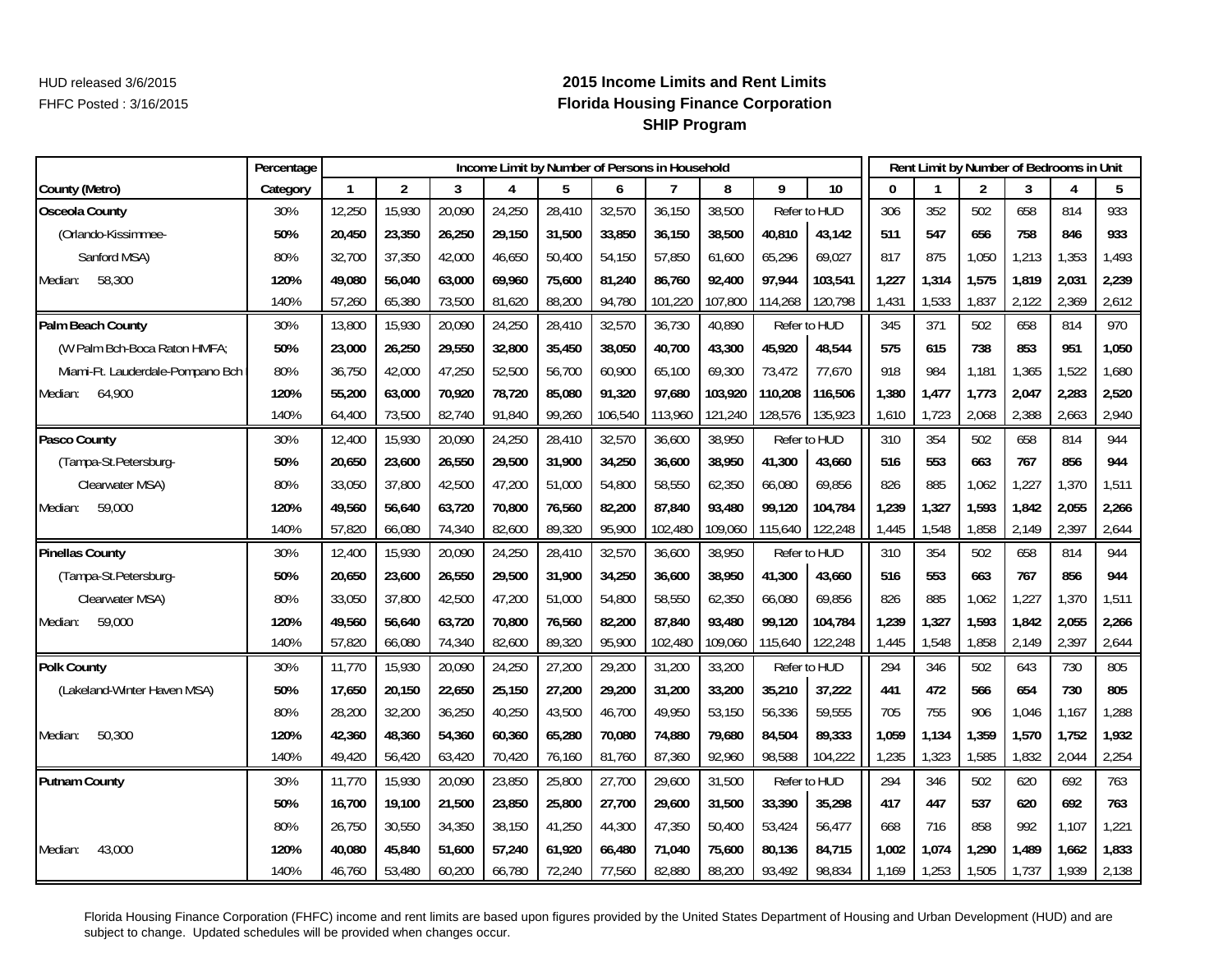# **2015 Income Limits and Rent Limits Florida Housing Finance Corporation SHIP Program**

|                           | Percentage | Income Limit by Number of Persons in Household<br>$\overline{2}$<br>8<br>9<br>10<br>$\mathbf{1}$<br>3<br>5<br>4<br>6<br>13,300<br>15,930<br>20,090<br>24,250<br>28,410<br>32,570<br>36,730<br>40,890<br>Refer to HUD |        |        |        |        |         |         |         |         |              |              |       |                |       | Rent Limit by Number of Bedrooms in Unit |       |
|---------------------------|------------|----------------------------------------------------------------------------------------------------------------------------------------------------------------------------------------------------------------------|--------|--------|--------|--------|---------|---------|---------|---------|--------------|--------------|-------|----------------|-------|------------------------------------------|-------|
| County (Metro)            | Category   |                                                                                                                                                                                                                      |        |        |        |        |         |         |         |         |              | $\mathbf{0}$ |       | $\overline{2}$ | 3     | 4                                        | 5     |
| Saint Johns County        | 30%        |                                                                                                                                                                                                                      |        |        |        |        |         |         |         |         |              | 332          | 365   | 502            | 658   | 814                                      | 970   |
| (Jacksonville MSA)        | 50%        | 22,200                                                                                                                                                                                                               | 25,350 | 28,500 | 31,650 | 34,200 | 36,750  | 39,250  | 41,800  | 44,310  | 46,842       | 555          | 594   | 712            | 823   | 918                                      | 1,013 |
|                           | 80%        | 35,500                                                                                                                                                                                                               | 40,550 | 45,600 | 50,650 | 54,750 | 58,800  | 62,850  | 66,900  | 70,896  | 74,947       | 887          | 950   | 1,140          | 1,317 | 1,470                                    | 1,621 |
| 63,300<br>Median:         | 120%       | 53,280                                                                                                                                                                                                               | 60,840 | 68,400 | 75,960 | 82,080 | 88,200  | 94,200  | 100,320 | 106.344 | 112,421      | 1,332        | 1.426 | 1,710          | 1,975 | 2,205                                    | 2,431 |
|                           | 140%       | 62,160                                                                                                                                                                                                               | 70,980 | 79,800 | 88,620 | 95,760 | 102,900 | 109,900 | 117,040 | 124,068 | 131,158      | 1,554        | 1,664 | 1,995          | 2,304 | 2,572                                    | 2,836 |
| <b>Saint Lucie County</b> | 30%        | 11,770                                                                                                                                                                                                               | 15,930 | 20,090 | 24,250 | 28,410 | 31,750  | 33,950  | 36,150  |         | Refer to HUD | 294          | 346   | 502            | 658   | 793                                      | 876   |
| (Port Saint Lucie MSA)    | 50%        | 19,150                                                                                                                                                                                                               | 21,900 | 24,650 | 27,350 | 29,550 | 31,750  | 33,950  | 36,150  | 38,290  | 40,478       | 478          | 513   | 616            | 711   | 793                                      | 876   |
|                           | 80%        | 30,650                                                                                                                                                                                                               | 35,000 | 39,400 | 43,750 | 47,250 | 50,750  | 54,250  | 57,750  | 61,264  | 64,765       | 766          | 820   | 985            | 1,137 | 1,268                                    | 1,400 |
| 53,300<br>Median:         | 120%       | 45,960                                                                                                                                                                                                               | 52,560 | 59,160 | 65,640 | 70,920 | 76,200  | 81,480  | 86,760  | 91,896  | 97,147       | 1,149        | 1,231 | 1,479          | 1,707 | 1,905                                    | 2,103 |
|                           | 140%       | 53,620                                                                                                                                                                                                               | 61,320 | 69,020 | 76,580 | 82,740 | 88,900  | 95,060  | 101,220 | 107,212 | 113,338      | 1,340        | 1,436 | 1,725          | 1,991 | 2,222                                    | 2,453 |
| Santa Rosa County         | 30%        | 13,000                                                                                                                                                                                                               | 15,930 | 20,090 | 24,250 | 28,410 | 32,570  | 36,730  | 40,800  |         | Refer to HUD | 325          | 361   | 502            | 658   | 814                                      | 969   |
| (Pensacola-Ferry Pass-    | 50%        | 21,650                                                                                                                                                                                                               | 24,750 | 27,850 | 30,900 | 33,400 | 35,850  | 38,350  | 40,800  | 43,260  | 45,732       | 541          | 580   | 696            | 803   | 896                                      | 989   |
| <b>Brent MSA)</b>         | 80%        | 34,650                                                                                                                                                                                                               | 39,600 | 44,550 | 49,450 | 53,450 | 57,400  | 61,350  | 65,300  | 69,216  | 73,171       | 866          | 928   | 1,113          | 1,286 | 1,435                                    | 1,583 |
| 63,300<br>Median:         | 120%       | 51,960                                                                                                                                                                                                               | 59,400 | 66,840 | 74,160 | 80,160 | 86,040  | 92,040  | 97,920  | 103,824 | 109,757      | 1,299        | 1,392 | 1,671          | 1,929 | 2,151                                    | 2,374 |
|                           | 140%       | 60,620                                                                                                                                                                                                               | 69,300 | 77,980 | 86,520 | 93,520 | 100,380 | 107,380 | 114,240 | 121,128 | 128,050      | 1,515        | 1,624 | 1,949          | 2,250 | 2,509                                    | 2,770 |
| Sarasota County           | 30%        | 12,750                                                                                                                                                                                                               | 15,930 | 20,090 | 24,250 | 28,410 | 32,570  | 36,730  | 40,100  |         | Refer to HUD | 318          | 358   | 502            | 658   | 814                                      | 960   |
| (North Port-Bradenton-    | 50%        | 21,250                                                                                                                                                                                                               | 24,300 | 27,350 | 30,350 | 32,800 | 35,250  | 37,650  | 40,100  | 42,490  | 44,918       | 531          | 569   | 683            | 789   | 881                                      | 971   |
| Sarasota MSA)             | 80%        | 34,000                                                                                                                                                                                                               | 38,850 | 43,700 | 48,550 | 52,450 | 56,350  | 60,250  | 64,100  | 67,984  | 71,869       | 850          | 910   | 1,092          | 1,262 | 1,408                                    | 1,554 |
| 62,300<br>Median:         | 120%       | 51,000                                                                                                                                                                                                               | 58,320 | 65,640 | 72,840 | 78,720 | 84,600  | 90,360  | 96,240  | 101,976 | 107,803      | 1,275        | 1,366 | 1,641          | 1,894 | 2,115                                    | 2,332 |
|                           | 140%       | 59,500                                                                                                                                                                                                               | 68,040 | 76,580 | 84,980 | 91,840 | 98,700  | 105,420 | 112,280 | 118,972 | 125,770      | 1,487        | 1,594 | 1,914          | 2,210 | 2,467                                    | 2,721 |
| Seminole County           | 30%        | 12,250                                                                                                                                                                                                               | 15,930 | 20,090 | 24,250 | 28,410 | 32,570  | 36,150  | 38,500  |         | Refer to HUD | 306          | 352   | 502            | 658   | 814                                      | 933   |
| (Orlando-Kissimmee-       | 50%        | 20,450                                                                                                                                                                                                               | 23,350 | 26,250 | 29,150 | 31,500 | 33,850  | 36,150  | 38,500  | 40,810  | 43,142       | 511          | 547   | 656            | 758   | 846                                      | 933   |
| Sanford MSA)              | 80%        | 32,700                                                                                                                                                                                                               | 37,350 | 42,000 | 46,650 | 50,400 | 54,150  | 57,850  | 61,600  | 65,296  | 69,027       | 817          | 875   | 1,050          | 1,213 | 1,353                                    | 1,493 |
| 58,300<br>Median:         | 120%       | 49,080                                                                                                                                                                                                               | 56,040 | 63,000 | 69,960 | 75,600 | 81,240  | 86,760  | 92,400  | 97,944  | 103,541      | 1,227        | 1,314 | 1,575          | 1,819 | 2,031                                    | 2,239 |
|                           | 140%       | 57,260                                                                                                                                                                                                               | 65,380 | 73,500 | 81,620 | 88,200 | 94,780  | 101,220 | 107,800 | 114,268 | 120,798      | 1,431        | 1,533 | 1,837          | 2,122 | 2,369                                    | 2,612 |
| <b>Sumter County</b>      | 30%        | 11,900                                                                                                                                                                                                               | 15,930 | 20,090 | 24,250 | 28,410 | 32,570  | 35,200  | 37,450  |         | Refer to HUD | 297          | 347   | 502            | 658   | 814                                      | 908   |
|                           | 50%        | 19,850                                                                                                                                                                                                               | 22,700 | 25,550 | 28,350 | 30,650 | 32,900  | 35,200  | 37,450  | 39,690  | 41,958       | 496          | 531   | 638            | 737   | 822                                      | 908   |
|                           | 80%        | 31,750                                                                                                                                                                                                               | 36,300 | 40,850 | 45,350 | 49,000 | 52,650  | 56,250  | 59,900  | 63,504  | 67,133       | 793          | 850   | 1,021          | 1,179 | 1,316                                    | 1,451 |
| 56,700<br>Median:         | 120%       | 47,640                                                                                                                                                                                                               | 54,480 | 61,320 | 68,040 | 73,560 | 78,960  | 84,480  | 89,880  | 95,256  | 100,699      | 1,191        | 1,276 | 1,533          | 1,770 | 1,974                                    | 2,179 |
|                           | 140%       | 55,580                                                                                                                                                                                                               | 63,560 | 71,540 | 79,380 | 85,820 | 92,120  | 98,560  | 104,860 | 111,132 | 117,482      | 1,389        | 1.489 | 1,788          | 2,065 | 2,303                                    | 2,542 |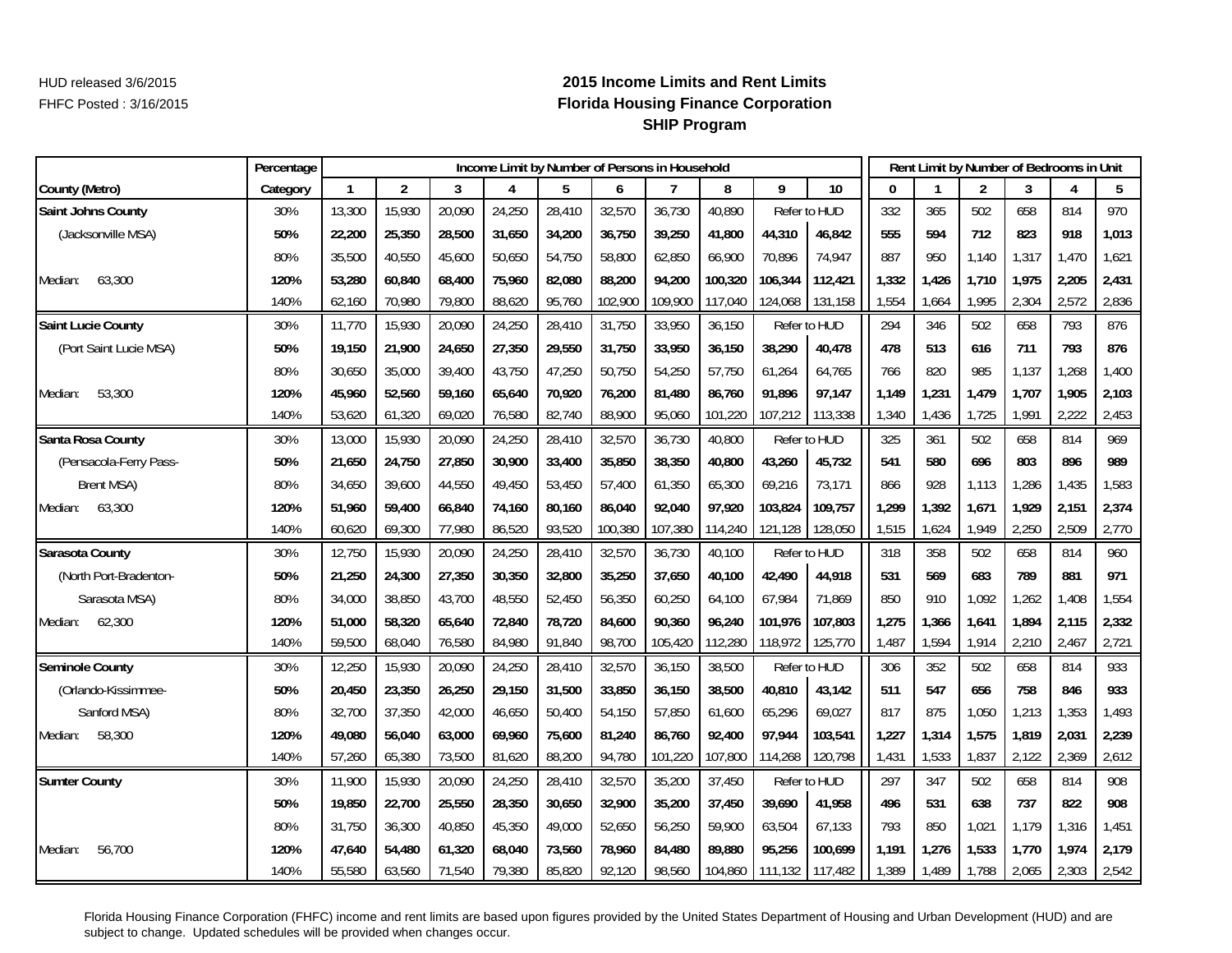# **2015 Income Limits and Rent Limits Florida Housing Finance Corporation SHIP Program**

|                         | Percentage |        |                |        |        |        |         | Income Limit by Number of Persons in Household |         |         |              |       |       |                |       | Rent Limit by Number of Bedrooms in Unit |       |
|-------------------------|------------|--------|----------------|--------|--------|--------|---------|------------------------------------------------|---------|---------|--------------|-------|-------|----------------|-------|------------------------------------------|-------|
| County (Metro)          | Category   | 1      | $\overline{2}$ | 3      | 4      | 5      | 6       |                                                | 8       | 9       | 10           | 0     |       | $\overline{2}$ | 3     | $\overline{4}$                           | 5     |
| <b>Suwannee County</b>  | 30%        | 11,770 | 15,930         | 20,090 | 23,850 | 25,800 | 27,700  | 29,600                                         | 31,500  |         | Refer to HUD | 294   | 346   | 502            | 620   | 692                                      | 763   |
|                         | 50%        | 16,700 | 19,100         | 21,500 | 23,850 | 25,800 | 27,700  | 29,600                                         | 31,500  | 33,390  | 35,298       | 417   | 447   | 537            | 620   | 692                                      | 763   |
|                         | 80%        | 26,750 | 30,550         | 34,350 | 38,150 | 41,250 | 44,300  | 47,350                                         | 50,400  | 53,424  | 56,477       | 668   | 716   | 858            | 992   | 1,107                                    | 1,221 |
| 47.000<br>Median:       | 120%       | 40,080 | 45,840         | 51,600 | 57,240 | 61,920 | 66,480  | 71,040                                         | 75,600  | 80,136  | 84,715       | 1,002 | 1,074 | 1,290          | 1.489 | 1,662                                    | 1,833 |
|                         | 140%       | 46,760 | 53,480         | 60,200 | 66,780 | 72,240 | 77,560  | 82,880                                         | 88,200  | 93,492  | 98,834       | 1,169 | 1,253 | 1,505          | 1,737 | 1,939                                    | 2,138 |
| <b>Taylor County</b>    | 30%        | 11,770 | 15,930         | 20,090 | 23,850 | 25,800 | 27,700  | 29,600                                         | 31,500  |         | Refer to HUD | 294   | 346   | 502            | 620   | 692                                      | 763   |
|                         | 50%        | 16,700 | 19,100         | 21,500 | 23,850 | 25,800 | 27,700  | 29,600                                         | 31,500  | 33,390  | 35,298       | 417   | 447   | 537            | 620   | 692                                      | 763   |
|                         | 80%        | 26,750 | 30,550         | 34,350 | 38,150 | 41,250 | 44,300  | 47,350                                         | 50,400  | 53,424  | 56,477       | 668   | 716   | 858            | 992   | 1,107                                    | 1,221 |
| 43,500<br>Median:       | 120%       | 40,080 | 45,840         | 51,600 | 57,240 | 61,920 | 66,480  | 71,040                                         | 75,600  | 80,136  | 84,715       | 1,002 | 1,074 | 1,290          | 1,489 | 1,662                                    | 1,833 |
|                         | 140%       | 46,760 | 53,480         | 60,200 | 66,780 | 72,240 | 77,560  | 82,880                                         | 88,200  | 93,492  | 98,834       | 1,169 | 1,253 | 1,505          | 1,737 | 1,939                                    | 2,138 |
| <b>Union County</b>     | 30%        | 11,770 | 15,930         | 20,090 | 24,250 | 28,410 | 32,200  | 34,450                                         | 36,650  |         | Refer to HUD | 294   | 346   | 502            | 658   | 805                                      | 888   |
|                         | 50%        | 19,450 | 22,200         | 25,000 | 27,750 | 30,000 | 32,200  | 34,450                                         | 36,650  | 38,850  | 41,070       | 486   | 520   | 625            | 721   | 805                                      | 888   |
|                         | 80%        | 31,100 | 35,550         | 40,000 | 44,400 | 48,000 | 51,550  | 55,100                                         | 58,650  | 62,160  | 65,712       | 777   | 833   | 1,000          | 1,155 | 1,288                                    | 1,421 |
| 55,500<br>Median:       | 120%       | 46,680 | 53,280         | 60,000 | 66,600 | 72,000 | 77,280  | 82,680                                         | 87,960  | 93,240  | 98,568       | 1,167 | 1,249 | 1,500          | 1,732 | 1,932                                    | 2,133 |
|                         | 140%       | 54,460 | 62,160         | 70,000 | 77,700 | 84,000 | 90,160  | 96,460                                         | 102,620 | 108,780 | 114,996      | 1,361 | 1,457 | 1,750          | 2,021 | 2,254                                    | 2,488 |
| <b>Volusia County</b>   | 30%        | 11,770 | 15,930         | 20,090 | 24,250 | 28,350 | 30,450  | 32,550                                         | 34,650  |         | Refer to HUD | 294   | 346   | 502            | 657   | 761                                      | 840   |
| (Deltona-Daytona Beach- | 50%        | 18,400 | 21,000         | 23,650 | 26,250 | 28,350 | 30,450  | 32,550                                         | 34,650  | 36,750  | 38,850       | 460   | 492   | 591            | 682   | 761                                      | 840   |
| Ormond Beach MSA)       | 80%        | 29,400 | 33,600         | 37,800 | 42,000 | 45,400 | 48,750  | 52,100                                         | 55,450  | 58,800  | 62,160       | 735   | 787   | 945            | 1,092 | 1,218                                    | 1,344 |
| 51,800<br>Median:       | 120%       | 44,160 | 50,400         | 56,760 | 63,000 | 68,040 | 73,080  | 78,120                                         | 83,160  | 88,200  | 93,240       | 1,104 | 1,182 | 1,419          | 1,638 | 1,827                                    | 2,016 |
|                         | 140%       | 51,520 | 58,800         | 66,220 | 73,500 | 79,380 | 85,260  | 91,140                                         | 97,020  | 102,900 | 108,780      | 1,288 | 1,379 | 1,655          | 1,911 | 2,131                                    | 2,352 |
| <b>Wakulla County</b>   | 30%        | 13,750 | 15,930         | 20,090 | 24,250 | 28,410 | 32,570  | 36,730                                         | 40,890  |         | Refer to HUD | 343   | 371   | 502            | 658   | 814                                      | 970   |
| (Wakulla County HMFA;   | 50%        | 22,900 | 26,150         | 29,400 | 32,650 | 35,300 | 37,900  | 40,500                                         | 43,100  | 45,710  | 48,322       | 572   | 613   | 735            | 849   | 947                                      | 1,045 |
| Tallahassee MSA)        | 80%        | 36,600 | 41,800         | 47,050 | 52,250 | 56,450 | 60,650  | 64,800                                         | 69,000  | 73,136  | 77,315       | 915   | 980   | 1,176          | 1,358 | 1,516                                    | 1,672 |
| 65,300<br>Median:       | 120%       | 54,960 | 62,760         | 70,560 | 78,360 | 84,720 | 90,960  | 97,200                                         | 103,440 | 109,704 | 115,973      | 1,374 | 1,471 | 1,764          | 2,038 | 2,274                                    | 2,508 |
|                         | 140%       | 64,120 | 73,220         | 82,320 | 91,420 | 98,840 | 106,120 | 113,400                                        | 120,680 | 127,988 | 135,302      | 1,603 | 1,716 | 2,058          | 2,378 | 2,653                                    | 2,926 |
| <b>Walton County</b>    | 30%        | 12,400 | 15,930         | 20,090 | 24,250 | 28,410 | 32,570  | 36,600                                         | 38,950  |         | Refer to HUD | 310   | 354   | 502            | 658   | 814                                      | 944   |
|                         | 50%        | 20,650 | 23,600         | 26,550 | 29,500 | 31,900 | 34,250  | 36,600                                         | 38,950  | 41,300  | 43,660       | 516   | 553   | 663            | 767   | 856                                      | 944   |
|                         | 80%        | 33,050 | 37,800         | 42,500 | 47,200 | 51,000 | 54,800  | 58,550                                         | 62,350  | 66,080  | 69,856       | 826   | 885   | 1,062          | 1,227 | 1,370                                    | 1,511 |
| 59,000<br>Median:       | 120%       | 49,560 | 56,640         | 63,720 | 70,800 | 76,560 | 82,200  | 87,840                                         | 93,480  | 99,120  | 104,784      | 1,239 | 1,327 | 1,593          | 1,842 | 2,055                                    | 2,266 |
|                         | 140%       | 57,820 | 66,080         | 74,340 | 82,600 | 89,320 | 95,900  | 102,480                                        | 109,060 | 115,640 | 122,248      | 1,445 | 1,548 | 1,858          | 2,149 | 2,397                                    | 2,644 |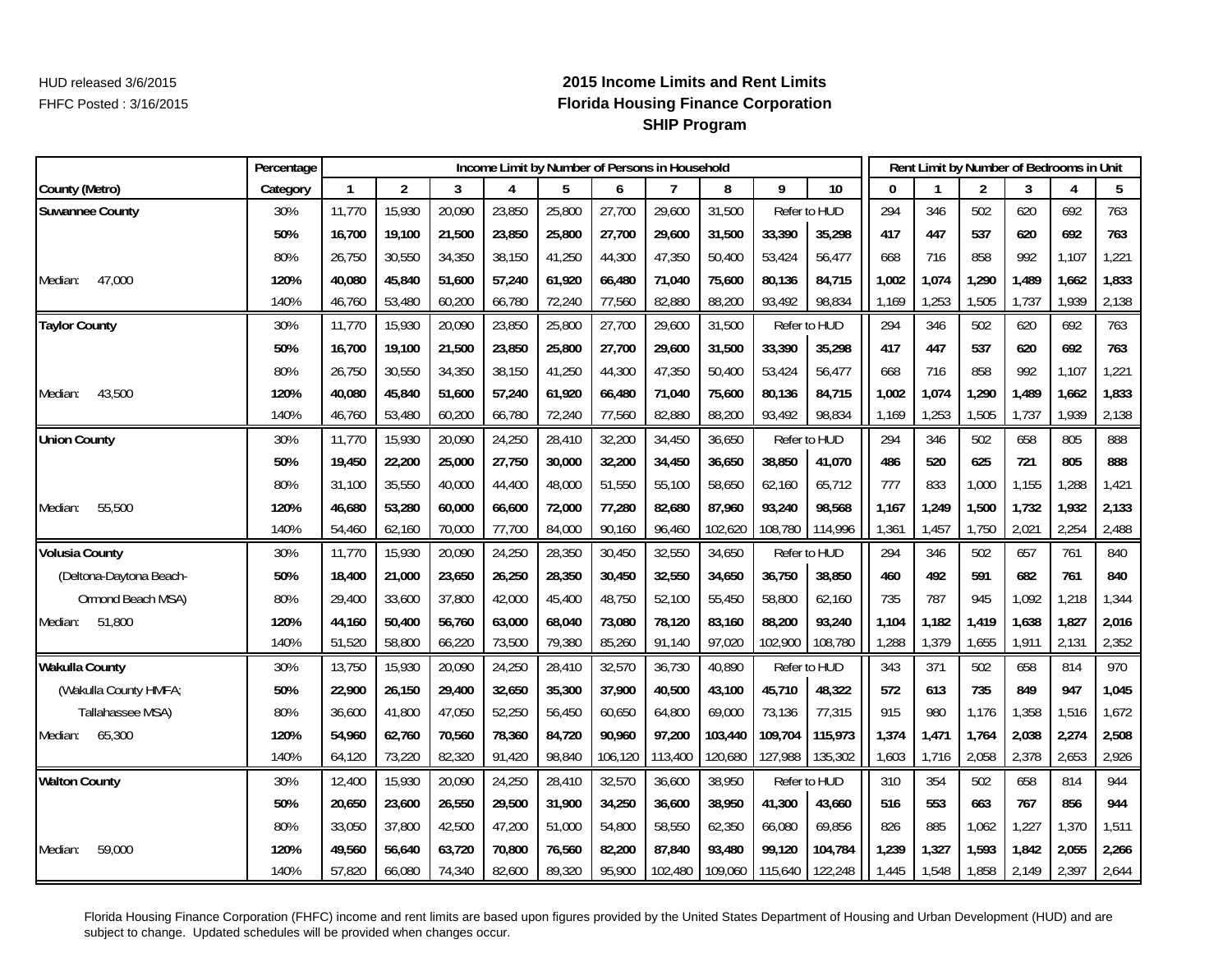# **2015 Income Limits and Rent Limits Florida Housing Finance Corporation SHIP Program**

|                          | Percentage |        |        |        |        |        |        | Income Limit by Number of Persons in Household |        |        |              |       |       |       |       | Rent Limit by Number of Bedrooms in Unit |       |
|--------------------------|------------|--------|--------|--------|--------|--------|--------|------------------------------------------------|--------|--------|--------------|-------|-------|-------|-------|------------------------------------------|-------|
| County (Metro)           | Category   |        |        |        |        |        |        |                                                |        |        | 10           |       |       |       |       |                                          |       |
| <b>Washington County</b> | 30%        | 11.770 | 15,930 | 20,090 | 24,200 | 26.150 | 28.100 | 30,050                                         | 31,950 |        | Refer to HUD | 294   | 346   | 502   | 629   | 702                                      | 775   |
|                          | 50%        | 16.950 | 19,400 | 21,800 | 24,200 | 26.150 | 28,100 | 30,050                                         | 31,950 | 33,880 | 35,816       | 423   | 454   | 545   | 629   | 702                                      | 775   |
|                          | 80%        | 27.100 | 31,000 | 34,850 | 38,700 | 41.800 | 44.900 | 48,000                                         | 51,100 | 54,208 | 57,306       | 677   | 726   | 871   | 1,006 | 1,122                                    | 1,238 |
| 48,400<br>Median:        | 120%       | 40.680 | 46.560 | 52,320 | 58,080 | 62.760 | 67.440 | 72.120                                         | 76,680 | 81,312 | 85,958       | 1.017 | 1.090 | .308  | 1.510 | 1,686                                    | 1.860 |
|                          | 140%       | 47.460 | 54,320 | 61,040 | 67.760 | 73.220 | 78.680 | 84.140                                         | 89.460 | 94,864 | 100,285      | ',186 | 1.272 | 1,526 | 1.762 | 1.967                                    | 2.170 |